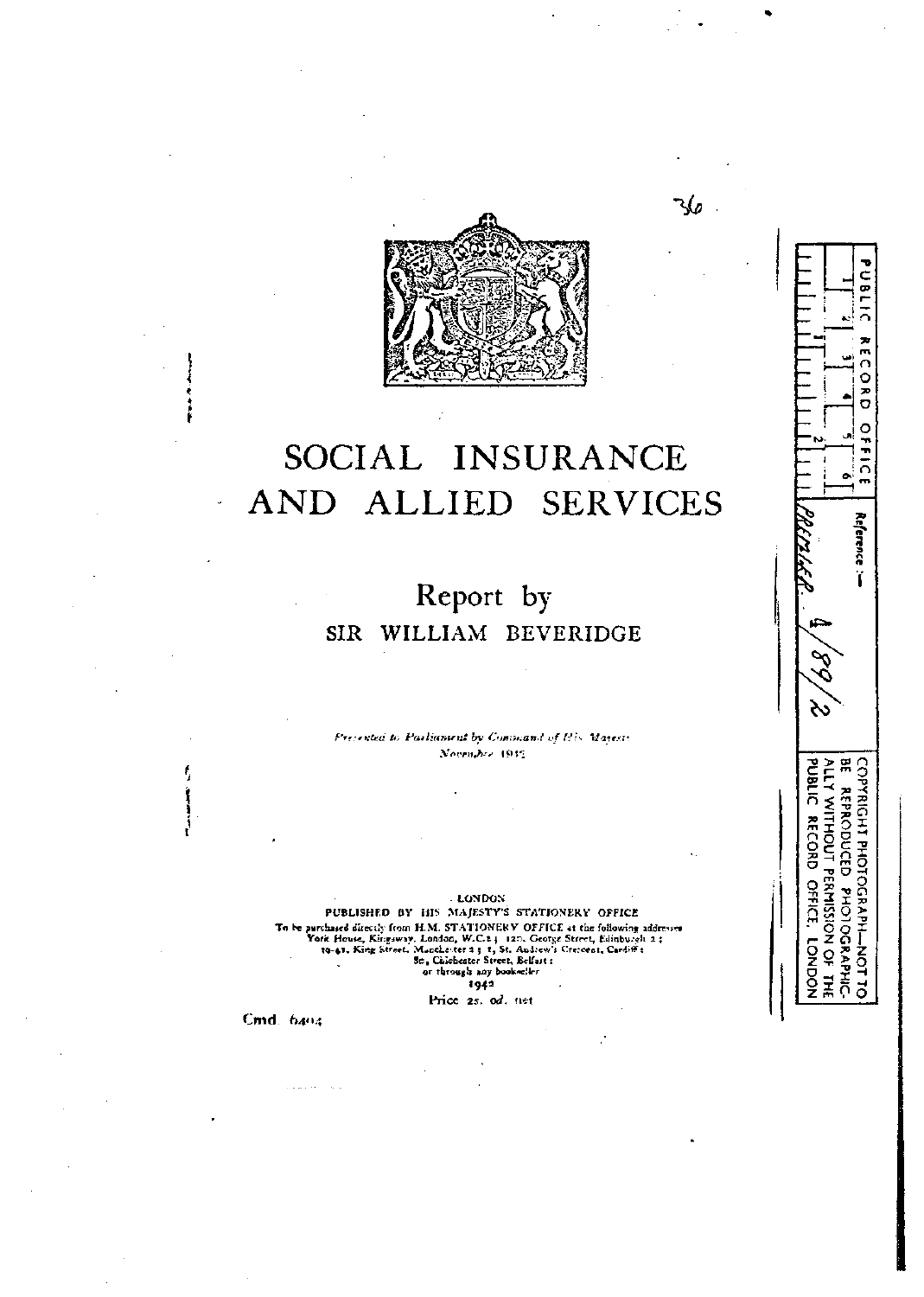$\widehat{\mathcal{E}}$ 

ij.

## **SOCIAL INSURANCE AND ALLIED SERVICES**

On the 10th June, 1941, the Minister without Portfolio (the Rt. Hon. Arthur Greenwood, M.P.) announced in the House of Commons that he had arranged with all the Departments concerned for a comprehensive survey of existing schemes of social insurance and allied services which would be considered in due course by the Committee on Reconstruction Problems of which he was chairman ; and that Sir William Beveridge had accepted his invitation to become Chairman of an interdepartmental Committee which would conduct **the** survey, taking into account representations received from responsible organisations and persons concerned with the problems involved.

#### The constitution of the Committee was as follows :-

## *Chairman*—Sir William Beveridge, K.C.B.

*Departmental Representatives*—Mr. R. R. Bannatyne, C.B., Home Office ; Mr. P. Y. Blundun, Ministry of Labour and National Service-; Miss M. S. Cox, O.B.E., Ministry of Pensions ; Sir George Epps, K.B.E., C.B., Government Actuary ; Mr. R. Hamilton Farrell, Ministry of Health ; Mr. E. Hale, C.B., Treasury ; Mrs. M. A. Hamilton, Reconstruction Secretariat; Mr. A. W. McKenzie, Board of Customs and Excise ; Sir George Reid, K.B.E., C.B., Assistance Board ; Miss M. Ritson, C.B.E., Department of Health for Scotland ; Mr. B. K. White, Registry of Friendly Societies and Office of the Industrial Assurance Commissioner.

#### *Secretary—*Mr. D. N. Chester.

#### The terms of reference were :—

To undertake, with special reference to the inter-relation of the schemes, a survey of the existing national schemes of social insurance and allied services, including workmen's compensation, and to make recommendations.

The Minister without Portfolio announced in the House of Commons on 27th January, 1942, that " it will be within the power of the Committee to consider developments of the National Insurance Schemes in the way of adding death benefits with any other risks which are at. present not covered by such schemes. '

The following letter was sent to the Chairman on the 27th January, 1942, by the Minister without Portfolio.

My dear Beveridge,

I have discussed with the Chancellor of the Exchequer the position of the departmental representatives on the Inter-departmental Committee on Social Insurance and Allied Services. In view of the issues of high policy which will arise, we think that the departmental representatives should henceforward be regarded as your advisers and assessors on the various technical and administrative matters with which they are severally concerned. This means that the Report, when made, will be your own report; it will be signed by you alone, and the departmental representatives will not be associated in any way with the views and recommendations on questions of policy which it contains. It would be well that the Report should contain words to make it clear that this is the position.

#### Yours sincerely,

## (Signed) ARTHUR GREENWOOD.

The estimated gross cost of the preparation of this Report is £4,625 0s. 0d., of which<br>£3,130 0s. 0d. represents the estimated cost of printing and publishing the Report and<br>the Volume of Memoranda from Organisations.

Ō Ō Ċ Ï  $\overline{\Omega}$ o.  $\blacksquare$ Reference **n Q REPRODUCED PHOTOGRAPHIC.** \*= **c 3 m O** OFFICE, LONDON gg <u>f</u>

ř Ì

÷

ິ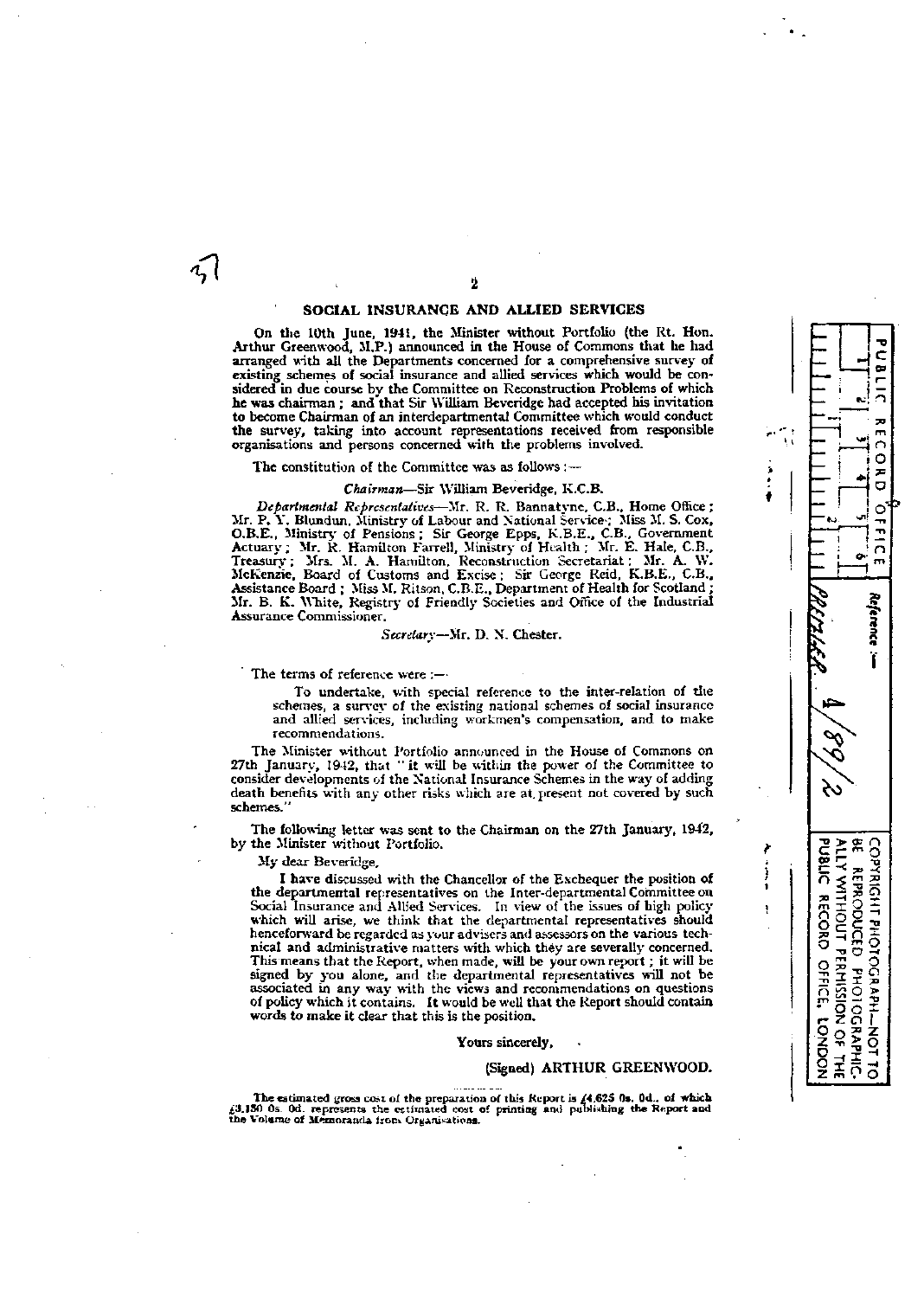**—**

**-u C cp rn**

**m n O ?? a**

**0 o m**

**Reftrtnc**

**1**

**—**

 $\,$ 

**"**

**i—**

**f ' ' 1 j I—1**

**C n** **> CP**

**n O**

**0 X • 0 0 H O 3D 1 > X :**

**Z^ 3<sup>s</sup> Og "^ rr m ~\* X & c 6 0 z c**

**^**

**m n O a 0 •-nn n f"**

**r-O 2**

**n z**

**-H X**

**2 O H O**

# *The Rt. Hon. Sir William Jowilt, K.C., M.P., His Majesty's Paymaster-General.*

**SIR,**

I have the honour to submit the enclosed Report arising out of the work of the Inter-departmental Committee on Social Insurance and Allied Services appointed by your predecessor as Minister concerned with reconstruction problems, Mr. Arthur Greenwood, in June, 1941. For the reasons set out in the Report itself (paragraph 40), the Report is made by myself alone as Chairman.

*It* falls to me, therefore, on behalf of the Committee, in transmitting this Report to you, to express with more than conventional appreciation the gratitude of the Committee, as well as of myself, for *the* work of their Secretary, Mr. D. N. Chester. Without his able and untiring service and his orderly marshalling of our proceedings, the preparation of this Report could not have been accomplished. I take this opportunity of expressing at the same time my gratitude to my colleagues on the Committee who have so unreservedly placed at my disposal, in framing my Report and the recommendations for which I alone am responsible, their information and experience relating to the immense range of problems with which the work of the Committee was concerned,

> I have the honour" to be, Sir, Your obedient servant, W. H. BEVERIDGE,

*Chairman.*

*ZOih November,* **1942.**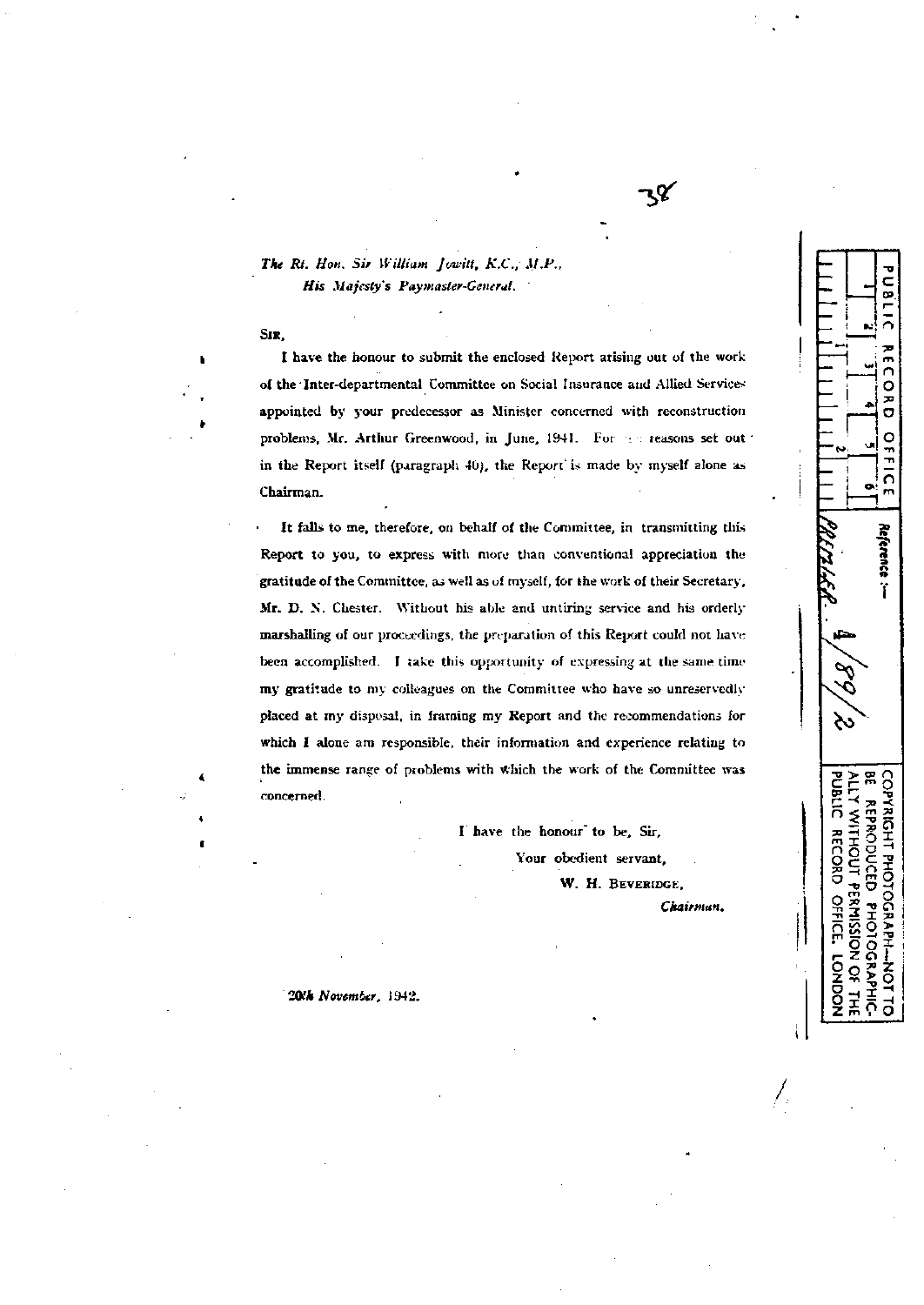# **SOCIAL INSURANCE AND ALLIED SERVICES**

 $\mathcal{A}_{\mathcal{O}}$ 

# **REPORT BY SIR WILLIAM BEVERIDGE**

## **CONTENTS**

**PART I. - INTRODUCTION AND SUMMARY The Committee's Survey and its Results .... ... ... ... 5**<br>**Three Guiding Principles... ... ... ... ... ... ... ... 6** Three Guiding Principles... ... ... ... ... ... ... **4**<br>The Way to Freedom from Want .... ... ... ... ... 7 The Way to Freedom from Want **1996 the Community of Planet Construction** for the Community of Planet Security (1,111, 1996) and the Community of the Community of the Community of the Community of the Community of the Commu **Summary of Plan for Social Security (1998)** 2012 11: 2012 2014 2014 2014 2015<br>The Nature of Social Insurance 11: 2014 2014 2014 2014 2014 2014 2014 **The Nature of Social Insurance 11 Provisional Rates of Benefit and Contribution ... ... ... 14**<br>Unified Social Security and the Changes Involved ... ... ... 15 **Unified Social Security and the Changes Involved 15 Procedure of Committee ... ... ... ... ... ... ... 17**<br>Signature of Report ... ... ... ... ... ... ... ... 19 **Signature of Report** 1.1 PART II. THE PRINCIPAL CHANGES PROPOSED AND TH3IR REASONS ... 20 **PART III. THREE SPECIAL PROBLEMS : BcneSt Rates and the Problem of Rent 76 The Problem of Age : 90** The Problem of Alternative Remedies ... ... ... ... ... ... PART IV. THE SOCIAL SECURITY BUDGET ... ... ... ... ... ... 103 **PART V. PLAN FOR SOCIAL SECURITY** Assumptions. Methods and Principles ... ... ... ... ... ... 120<br>The People and their Needs ... ... ... ... ... ... ... 122 **The People and their Needs** 122<br> **Benefits and other Insurance Payments** 122<br>
127 **Benefits and other Insurance Payments** ... ... ... ... ... 127<br>Compulsory Insurance Contributions ... ... ... ... ... 137 **Compulsory Insurance Contributions ... ... ... ... ... ... 137**<br>National Assistance ... ... ... ... ... ... ... ... 141 **National Assistance .... ... ... ... ... ... ... 141**<br>**Voluntary Insurance ...** ... ... ... ... ... ... ... ... 143 **Voluntary Insurance ... ... ... ... ... ... ... ,143** Administration ... ... ... ... ... ... ... ... 145<br>Provisional Rates of Benefit and Contribution .... ... 150 Provisional Rates of Benefit and Contribution **1992** 11 11 11 **PART VI. SOCIAL SECURITY AND SOCIAL POLICY Assumption A: Children's Allowances... ... ... ... ... ... 154**<br>Assumption B: Comprehensive Health and Rehabilitation Services 158 **Assumption B : Comprehensive Health and Rehabilitation Services 158 Assumption C: Maintenance of Employment ... ... ... 163** Assumption C: Maintenance of Employment 111, 111, 111, 1163<br>Abolition of Want as a Practicable Post-War Aim 11, 111, 111, 1165 Planning for Peace in War 11. 11. 11. 11. 11. 11. 11. 11. 11. 170 **APPENDICES A. Memorandum by the Government Actuary ...** ... ... ... ... ... 173<br>B. Survey of Existing Schemes ... ... ... ... ... ... ... ... 211 B. SURVEY OF EXISTING SCHEMES ... **...** ... ... ... ... ... **C. LIST OF ORGANISATIONS AND INDIVIDUALS (OTHER THAN GOVERNMENT DEPARTMENTS) SUBMITTING WRITTEN OR ORAL EVIDENCE 247 D. THE PROBLEM OF INDUSTRIAL ASSURANCE** ... ... ... ... ... ... 249<br>**E. ADMINISTRATIVE COSTS OF VARIOUS FORMS OF INSURANCE** ... ... ... 277 **E. ADMINISTRATIVE COSTS OF VARIOUS FORMS OF INSURANCE ... ... ... 277**<br>**F. SOMR COMPARISONS WITH OTHER COUNTRIES** ... ... ... ... ... 287 **F. SOME COMPARISONS WITH OTHER COUNTRIES .. . .. . .. . .. . .. . 287 G. MEMORANDA FROM ORGANISATIONS** *{printed separately)* **(Comd. 6405, price** *2s. Od.)*

**A detailed table of Contents, with a list of statistical tables, is given on pages 294-299.**

 **c CD f —** Ы **n** Ð **m —** C<br>s¤ **\_**  ō **—**  $\frac{1}{n}$ ů. **^^ n o m <sup>1</sup>—1 - 1 Me/en I ^ > 03 I- rn O O -o** مانات **< ^ TO m 8 X 2 c -o ""\* m O Om O OFFi x z d z 15 «2 o o z o • O zDON!** n**!?** <u>o l</u>

**PAG\***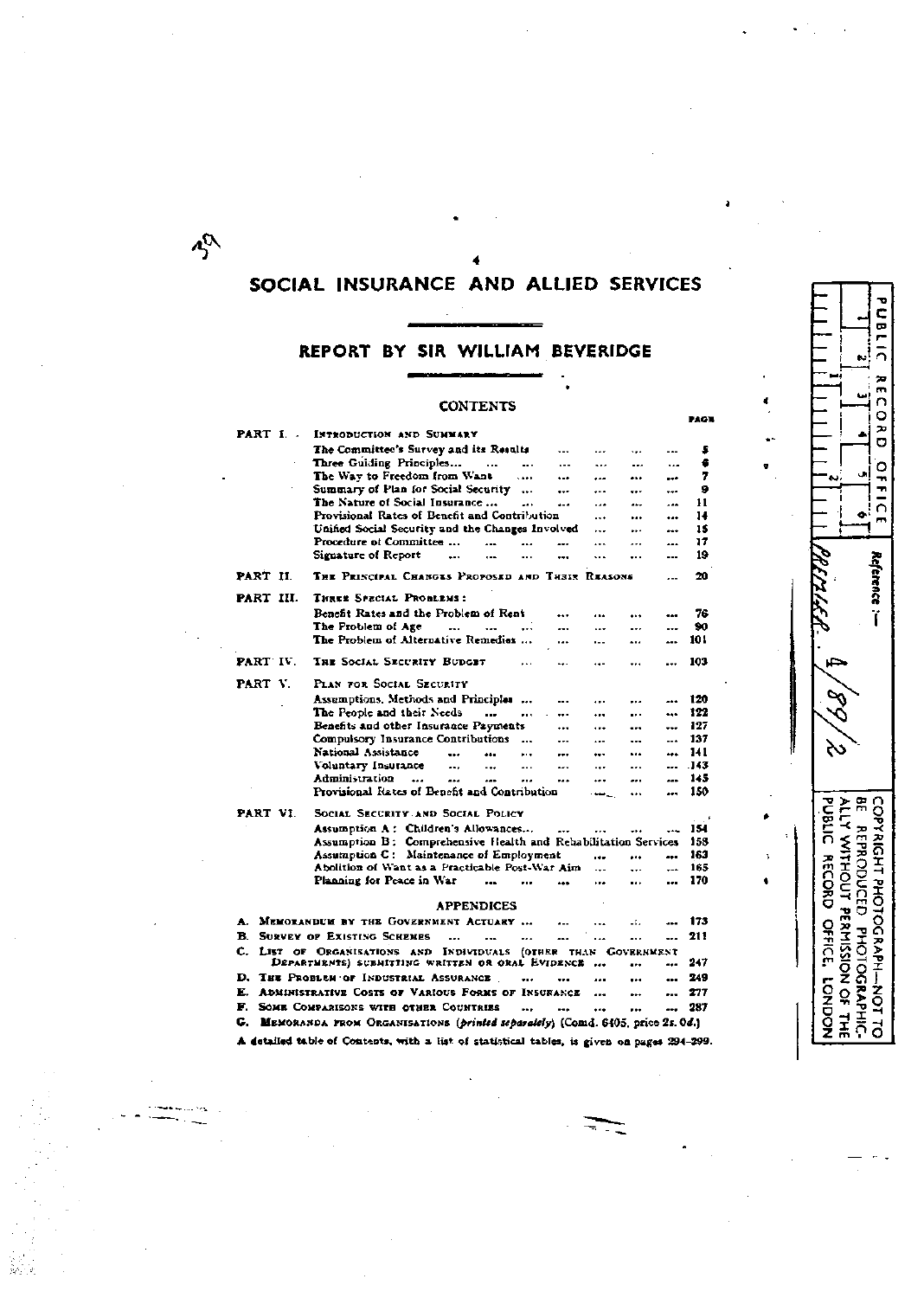# **SOCIAL INSURANCE AND ALLIED SERVICES**

## **PART I**

#### INTRODUCTION AND SUMMARY

1. The Inter-departmental Committee on Social Insurance and Allied Services were appointed in June, 1941, by the Minister without Portfolio, then responsible for the consideration of reconstruction problems. The terms of reference required the Committee " to undertake, with special reference to the inter-relation of the schemes, a survey of the existing national schemes of social insurance and allied services, including workmen's compensation and to make recommendations." The first duty of the Committee was to survey, the second to recommend. For the reasons stated below in paragraph 40 the duty of recommendation was confined later to the Chairman of the Committee.

#### THE COMMITTEE'S SURVEY AND ITS RESULTS

2. The schemes of social insurance and allied services which the Interdepartmental Committee have been called on to survey have grown piece-meal. Apart from the Poor Law, which dates from the time of Elizabeth, the schemes surveyed are the product of the last 45 years beginning with the Workmen's Compensation Act, 1S97. That Act, applying in the first instance to a limited number of occupations, was made general in 1906. Compulsory health insurance began in 1912. Unemployment insurance began for a few industries in 1912 and was made general in 1920. The first Pensions Act, giving non-contributory pensions subject to a means test at the age of 70, was passed in 1908. In 1925 came the Act which started contributory pensions for old age, for widows and for orphans. Unemployment insurance, after a troubled history, was put on a fresh basis by the Unemployment Act of 1934, which set up at the same time a new national service of Unemployment Assistance. Meantime, the local machinery for relief of destitution, after having been exhaustively examined by the Royal Commission of 1905-1909, has been changed both by the new treatment of unemployment and in many other ways, including a transfer of the responsibilities of the Boards of Guardians to Local Authorities. Separate provision for special types of disability—such as blindness—has been made from time to time. Together with this growth of social insurance and impinging on it at many points have gone developments of medical treatment, particularly in hospitals and other institutions ; developments of services devoted to the welfare of children, in school and before it ; and a vast growth of voluntary provision for death and other contingencies, made by persons of the insured classes through Industrial Life Offices, Friendly Societies and Trade Unions.

3. In all this change and development, each problem has been dealt with separately, with little or no reference to allied problems. The first task of the Committee has been to attempt for the first time a comprehensive survey of the whole field of social insurance and allied services, to show just what provision is now made and how it is made for many different forms of need. The results of this survey are set out in Appendix 15 describing social insurance and the allied services as they exist today in Britain. The picture presented is impressive in two ways. First, it shows that provision for most of the many varieties of need through interruption of earnings and other causes that may arise in modern industrial communities has already been made in Britain on a scale not surpassed and hardly rivalled in any other country of the world. In one respect only of the first importance, namely limitation of medical service, both in the range of treatment which is provided as of right and in respect of the classes of persons for whom it is provided, does Britain's achievement fall seriously short of what has been accomplished elsewhere : it falls

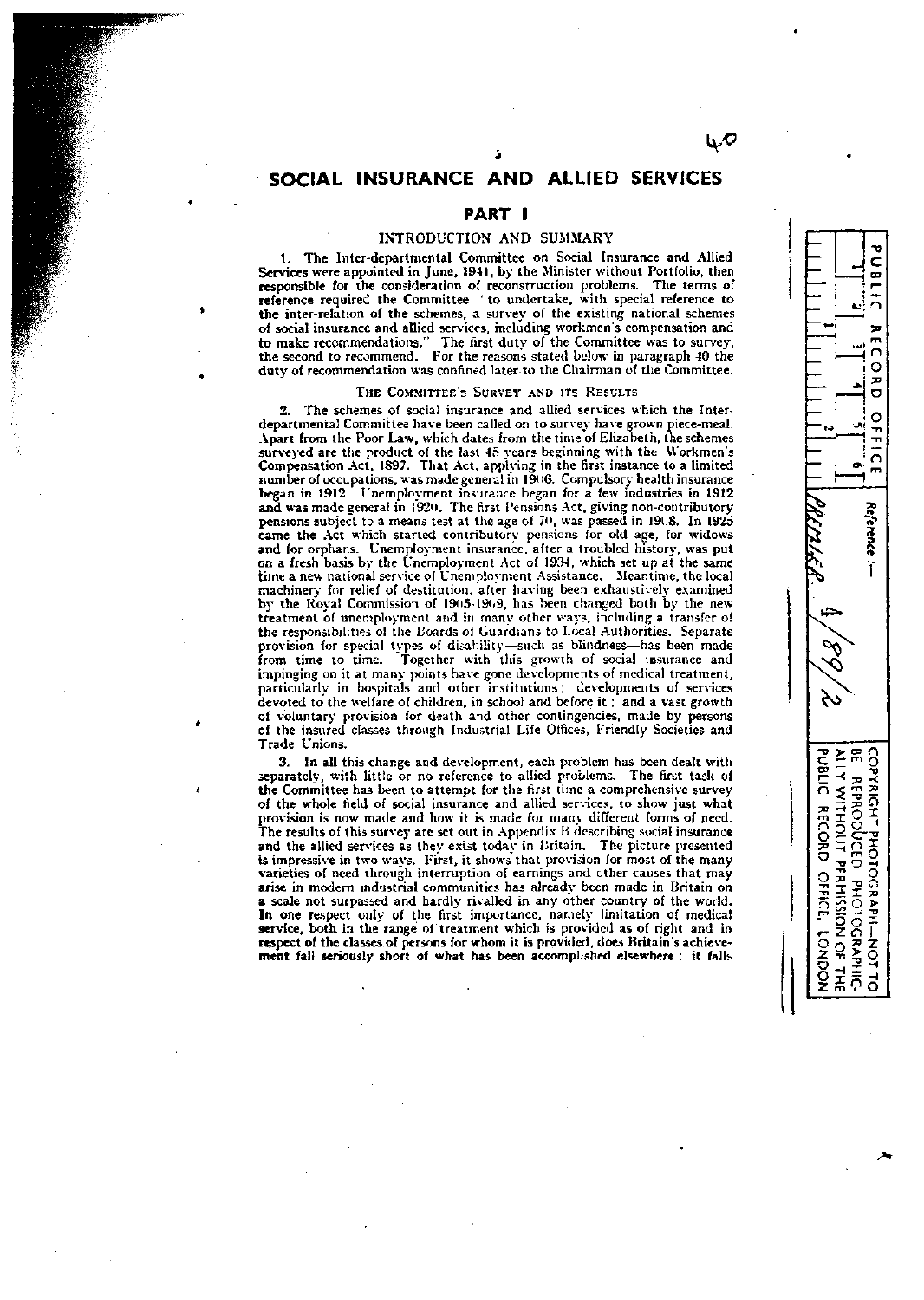short also in its provision for cash benefit for maternity and funerals and **through the defects of its system for workmen's compensation. In all other** fields British provision for security, in adequacy of amount and in compre**hensiveness , wil l stan d compariso n wit h tha t o f an y othe r countr y ; fe w countrie s wil l stan d compariso n wit h Britain . Second , socia l insuranc e an d th e allie d services , a s the y exis t today , ar e conducte d b y a comple x o f disconnecte d administrativ e organs , proceedin g o n differen t principles , doin g invaluable service but at a cost in money and trouble and anomalous treatment of identical problems for which there is no justification. In a system of social** security better on the whole than can be found in almost any other country **ther e ar e seriou s deficiencie s whic h cal l fo r remedy .**

**4 . Thu s limitatio n o f compulsor y insuranc e t o person s unde r contrac t of service and below a certain remuneration if engaged on non-manual work is a serious gap. Many persons working on their own account are poorer and more in need of State insurance than employees ; the remuneration limit for non-manual employees is arbitrary and takes no account of family responsibility.** There is, again, no real difference between the income needs **of persons who are sick and those who are unemployed, but they get different rates of benefit involving different contribution conditions and with meaningles s distinction s betwee n person s o f differen t ages . A n adul t insure d man** with a wife and two children receives 33/- per week should he become **unemploye d ; i f afte r som e week s o f unemploymen t h e become s sic k an d no t availabl e fo r work , hi s insuranc e incom e fall s t o 18/- . O n th e othe r han d a youth of 17 obtains 9/- when he is unemployed, but should be become sick his insurance income rises to 12 - per week. There are, to take another example, thre e differen t mean s test s fo r non-contributor y pensions , fo r supplementar y pension s an d fo r publi c assistance , wit h a fourt h test—fo r unemploymen t**  $\mathbf{a}$  ssistance—differing from that for supplementary pensions in some **particulars .**

**5**. Many other such examples could be given; they are the natural **result of the way in which social security has grown in Britain. It is not open** to question that, by closer co-ordination, the existing social services **coul d b e mad e a t onc e mor e beneficia l an d mor e intelligibl e t o thos e who m the y serv e an d mor e economica l i n thei r administration .**

#### **THRE E GUIDIN G PRINCIPLE S O F RECOMMENDATION S**

**6.** In proceeding from this first comprehensive survey of social insurance **to the next task—of making recommendations—three guiding principles may b e lai d dow n a t th e outset .**

**7.** The first principle is that any proposals for the future, while they should use to the full the experience gathered in the past, should not be **restricted by consideration of sectional interests established in the obtaining . o f tha t experience . Now , whe n th e wa r i s abolishin g landmark s o f ever y kind , i s th e opportunit y fo r usin g experienc e i n a clea r field. A revolutionar y** moment in the world's history is a time for revolutions, not for patching.

**PUBLIC RECORD** 

 $\tilde{\Xi}$ 

**^3**

**- o r- Z isZ m**

**<**

**C3 O m Q**

Ċ œ

O Ō z Ò

Q 곢  $\cap$ ò m

Reference

Ó

**^> -< rn 79** *ro***o - o "•**

**m O °3X ?3 o > 8F**

<u>កិដ</u>

**8 .** The second principle is that organisation of social insurance should **b e treate d a s on e par t onl y o f a comprehensiv e polic y o f socia l progress . Socia l insuranc e full y develope d ma y provid e incom e securit y ; i t i s a n attac k upon Want.** But Want is one only of five giants on the road of reconstruction **an d i n som e way s th e easies t t o attack . Th e other s ar e Disease , Ignorance ,** Squalor and Idleness.

**9.** The third principle is that social security must be achieved by co-operation between the State and the individual. The State should offer **security** for service and contribution. The State in organising security should

A

**\ ?**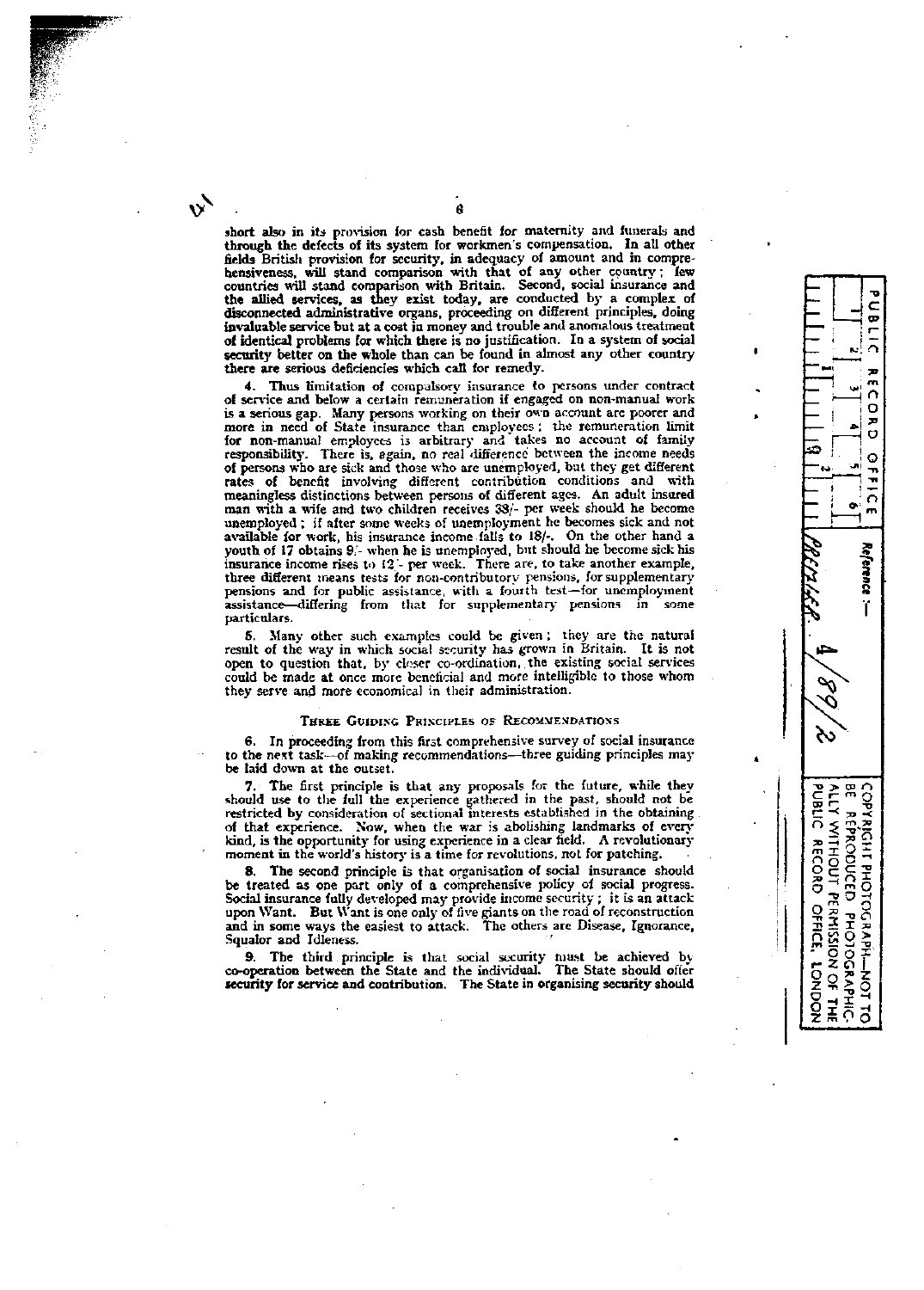**not** stifle incentive, opportunity, responsibility ; in establishing a national minimum, it should leave room and encouragement for voluntary action by each individual to provide more than that minimum for himself and his family.

10. The Plan for Social Security set out in this Report is built upon these principles. It uses experience but is not tied by experience. It is put forward as a limited contribution to a wider social policy, though as something that could be achieved now without waiting for the whole of that policy. It is, first and foremost, a plan of insurance—of giving in return for contributions benefits up to subsistence level, as of right and without means test, so that individuals may build freely upon it.

### THE WAY TO FREEDOM FROM WANT

11. The work of the Inter-departmental Committee began with a review of existing schemes of social insurance and allied services. The Plan for Social Security, with which that work ends, starts from a diagnosis of want of the circumstances in which, in the years just preceding the present war, families and individuals in Britain might lack the means of healthy subsistence. During those years impartial scientific authorities made social surveys of the conditions of life in a number of principal towns in Britain, including London, Liverpool, Sheffield, Plymouth, Southampton, York and Bristol. They determined the proportions of the people in each town whose means were below the standard assumed to be necessary for subsistence, and they analysed the extent and causes of that deficiency. From each of these social surveys the same broad result emerges. Of all the want shown by the surveys, from three-quarters to five-sixths, according to the precise standard chosen for want, was due to interruption or loss of earning power. Practically'the whole of the remaining one-quarter to one-sixth was due to failure to relate income during earning to the size of the family. These surveys were made before the introduction of supplementary pensions had reduced the amount of poverty amongst old persons. But this does not aflect the main conclusion to be drawn from these surveys : abolition of want requires a double re-distribution of income, through social insurance and by family needs.

12. Abolition of want requires, first, improvement of State insurance, that is to say provision against interruption and loss of earning power. All the principal causes of interruption or loss of earnings are now the subject of schemes of social insurance. If, in spite of these schemes, so many persons unemployed or sick or old or widowed are found to be without adequate income for subsistence according to the standards adopted in the social surveys, this means that the benefits amount to less than subsistence by those standards or do not last as long as the need, and that the assistance which supplements insurance is either insufficient in amount or available only en terms which make men unwilling to have recourse to it. None of the insurance benefits provided before the war were in fact designed with reference to the standards of the social surveys. Though unemployment benefit was not altogether out of relation to those standards, sickness and disablement benefit, old,age pensions and widows' pensions were far below them, while workmen's compensation was below subsistence level for anyone who had family responsibilities or. whose earnings in work were less than twice the amount needed for subsistence. To prevent interruption or destruction of earning power from leading to want, it is necessary to improve the present schemes of social insurance in three directions: by extension of scope to cover persons now excluded, by extension of purposes to cover risks now excluded, and by raising the rates of benefit.

13. Abolition of want requires, second, adjustment of incomes, in periods of earning as well as in interruption of earning, to family needs, that is to say,

⊼ ĥ. ÷ m  $\cap$ Ó z A  $\circ$ OFFICE o Reference Ï ALLY WITHOUT PERMISSION OF 吊 COPYRIGHT PHOTOGRAPH-NOT PUBLIC RECORD OFFICE, LONDON **REPRODUCED** PHOTOGRAPHIC-복 ನ

Ð C ne<br>C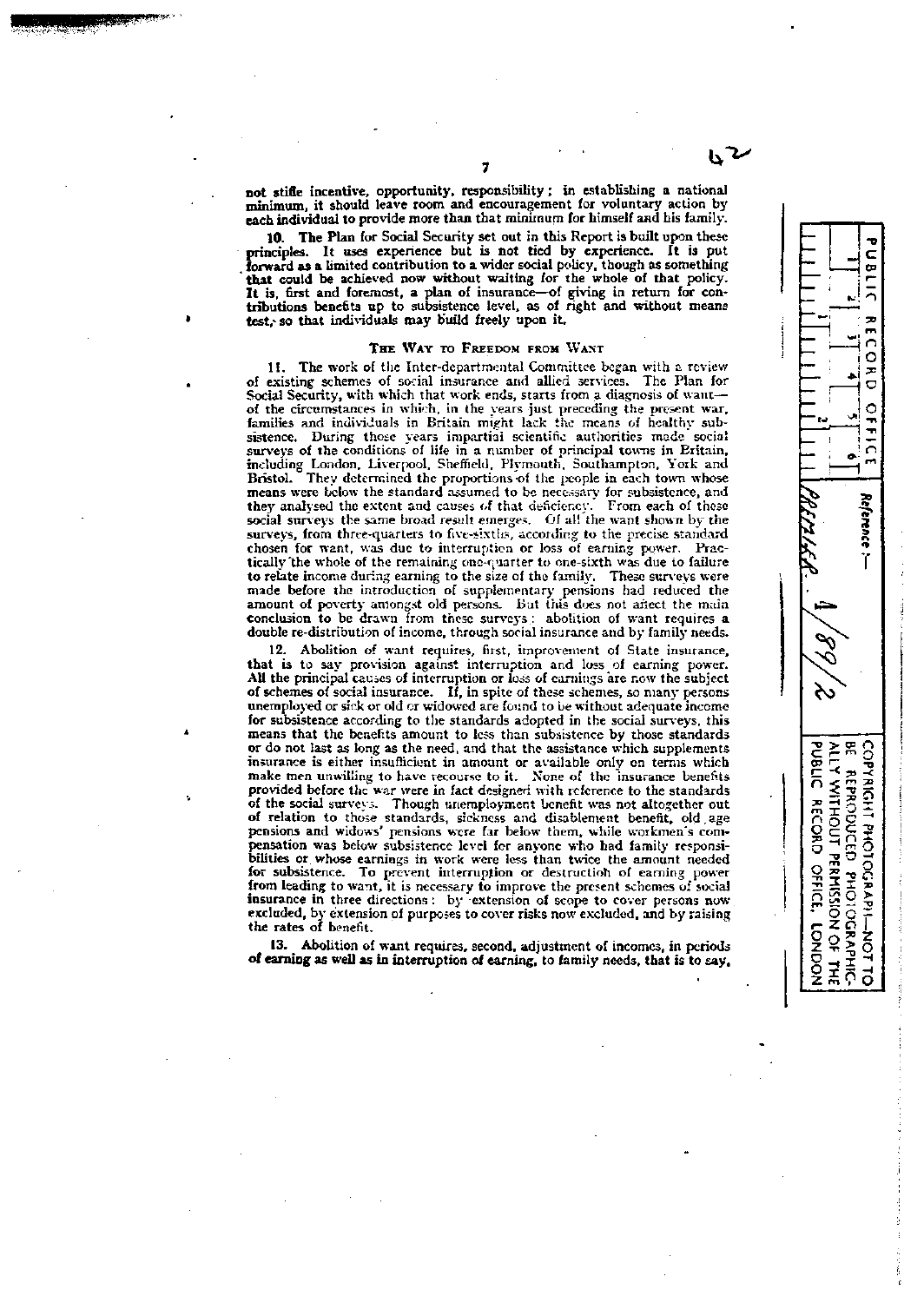in one form ui another it requires allowances for children. Without such allowances as part of benefit or added to it, to make provision for large families, no social insurance against interruption of earnings can be adequate. But, if children's allowances are given only when earnings are interrupted and are not given during earning also, two evils are unavoidable. First, a substantial measure of acute want will .remain among the lower paid workers as the accompaniment of large families. Second, in all such cases, income will be greater during unemployment or other interruptions of work than during work.

**—**

**CO f—**

C

**?» m n o rj**

**nm**

 $\frac{0}{1}$ Ĵ,

**3**

**T**

**—**

**• •' • •**

**— to**

**— \***

o,

۸

**^**

**> CP r- m**

**o O**

**RIGH1**

**O —• o o ?3**

**"t5 X 1 O**

<u>a l</u>

**C**<br>REPRODUCED<br>Y WITHOUT PER

**35 SO**

**o o z o**

**'HlC-1 THE**

**^ \***

**DBLIC RECORI** 

ı

**oOFFI**

**n m r-**

 $\frac{5}{2}$ 

14. By a double re-distribution of income through social insurance and children's allowances, want, as defined-in the social surveys, could have been abolished in Britain before the present war. As is shown in para. 445, the income available to the British people was ample for such a purpose. The income available to the British people was ample for such a purpose. The Plan for Social Security set out in Part V of this Report takes abolition of want after this war as its aim. It includes as its main method compulsory social insurance, with national assistance and voluntary insurance as subsidiary methods. It assumes allowances for dependent children, as part of its background. The plan assumes also establishment of comprehensive health and rehabilitation services and maintenance of employment, that is to say avoidance of mass unemployment, as necessary conditions of success in social insurance. These three measures—of children's allowances, health and rehabilitation services, and maintenance of employment—are described as assumptions A, B and C of the plan ; they fall partly within and partly without the plan itself, extending into other fields of social policy. They are discussed, therefore, not in the detailed exposition of the plan in Part V of the Report, but in Part VI, which is concerned with social security in relation to wider issues.

15. The plan is based on a diagnosis of want. It starts from facts, from the condition of the people as revealed by social surveys between the two wars. It takes account of two other facts about the British community, arising out of past movements of the birth rate and the death rate, which should dominate planning for its future ; the main effects of these movements in determining the present and future of the British people are shown by Table XI in para. *234.* The first of the two facts is the age constitution of the population, making-it certain that persons past the age that is now regarded as the end of working life will be a much larger proportion of the whole community than at any time in the past. The second fact is the low reproduction rate of the British community today : unless this rate is raised very materially in the near future, a rapid and continuous decline of the population cannot be prevented. The first 7act makes it necessary to seek ways of postponing the age of retirement from work rather than of hastening it. The second fact makes it imperative to give first place in social expenditure to the care of childhood and to the safeguarding of maternity.

The provision to be made for old age represents the largest and most rapidly growing element in any social insurance scheme. The problem of age is discussed accordingly in Part III of the Report as one of three special problems ; the measures proposed for dealing with this problem are summarised in paras. 254-257. Briefly, the proposal is to introduce for all citizens adequate pensions without means test by stages over a .transition period of twenty years, while providing immediate assistance pensions for persons requiring them. In adopting a transition period for pensions as of right, while meeting immediate needs subject to consideration of means, the Plan for Social Security in Britain follows the precedent of New Zealand. The final rate of pensions in New Zealand is higher than that proposed ithis Plan, but is reached only after a transition period of

k.

Ŵ.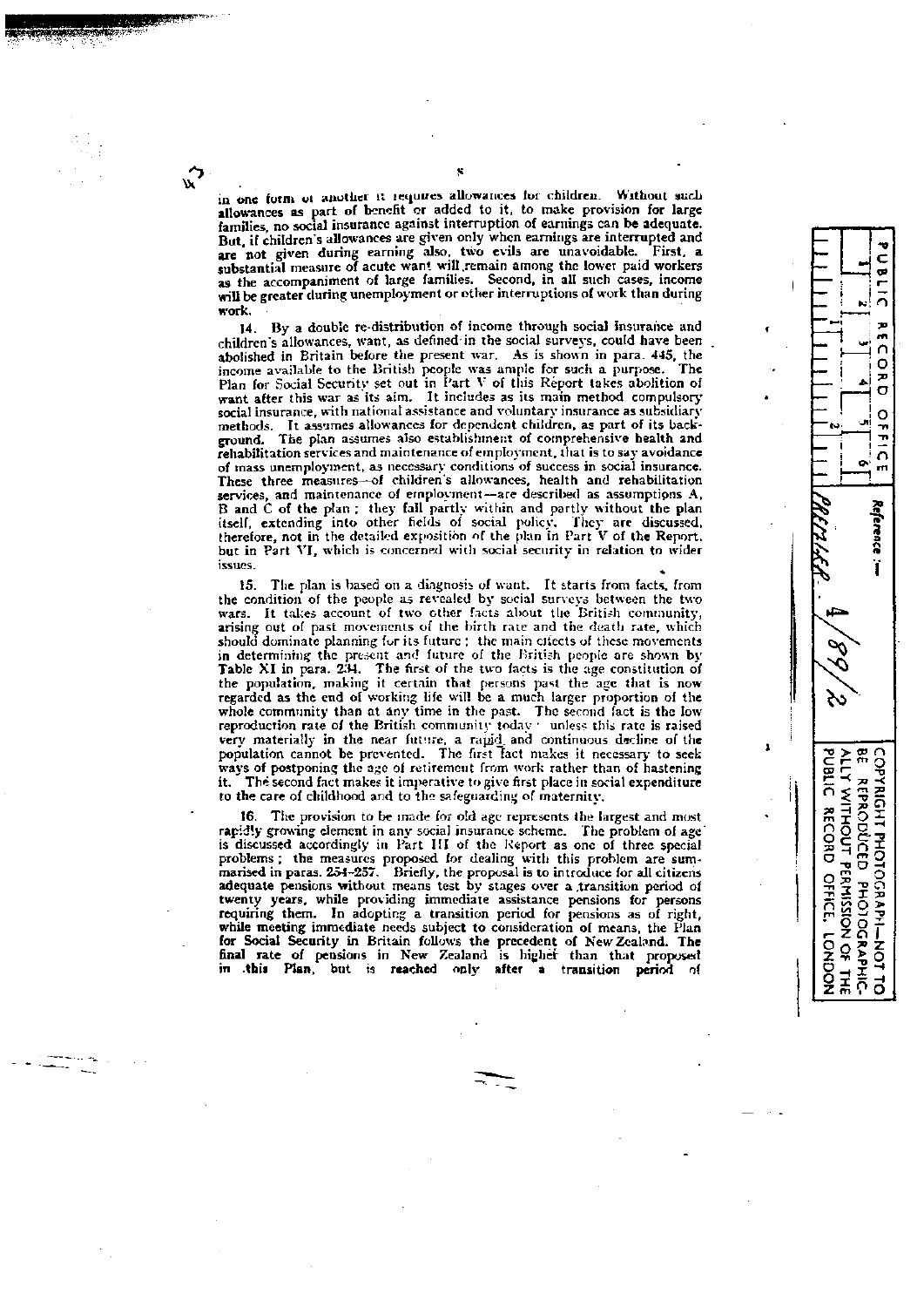twenty-eight years as compared with twenty years suggested heie ; after twenty years, the New Zealand rate is not very materially different from the basic rate proposed for Britain. The New Zealand pensions are not conditional upon retirement from work; for Britain it is proposed that they should be retirement pensions and that persons who continue at work and postpone retirement should be able to increase their pensions above the basic rate. The New Zealand scheme is less favourable than the plan for Britain in starting at a lower level; it is more favourable in some other respects. Broadly the two schemes for two communities of the British race are plans on the same lines to solve the same problem of passage from pensions based on need to pensions paid as of right to all citizens in virtue of contribution.

#### SUMMARY OF PLAN FOR SOCIAL SECURITY

٠

17. The main feature of the Plan for Social Security is a scheme of social insurance against interruption and destruction of earning power and for special expenditure arising at birth, marriage or death. The scheme embodies six fundamental principles : flat rate of subsistence benefit; flat rate of contribution; unification of administrative responsibility; adequacy of benefit; comprehensiveness; and classification. These principles are benefit; comprehensiveness; and classification. These principles are explained in paras. 303-309. Based on them and in combination with national assistance and voluntary insurance as subsidiary methods, the aim of the Plan for Social Security is to make want under any circumstances unnecessary.

18. A plan which is designed to cover so many varieties of human circumstance must be long and detailed. It must contain proposals of differing orders of certainty and importance. In preparing the Report, the question arose naturally as to how far it was necessary at this stage to enter into details, and whether it might not be preferable to deal with principles only. For two reasons it has appeared desirable, in place of giving an outline only, to set the proposals out in as much detail as the time allowed. The first reason is that the principles underlying any practical reform can be judged only by seeing how they would work in practice. The second reason is that if a Plan for Social Security is to come into operation when the war ends or soon after, there is no time to lose in getting the plan prepared as fully as possible. The many details set forth in Part V are neither exhaustive nor final ; they are put forward as a basis of discussion, but their formulation will, it is hoped, shorten subsequent discussion. Even among the major proposals of the Report there are differences of importance and of relevance to the scheme as a whole. There are some proposals which, though important and desirable in themselves, could be omitted without changing anything else in the scheme. Three *in* particular in the list of major changes in para. 30 have this character and are placed in square brackets to indicate it. This does not mean that everything not bracketed is essential and must be taken or left as a whole. The six principles named above and all that is implied in them are fundamental; the rest of the scheme can be adjusted without changing its character; all rates of benefit and all details arc by nature subject to amendment.

19. The main provisions of the plan may be summarised as follows :

(i) The plan covers all citizens without upper income limit, but has regard to their different ways of life ; it is a plan all-embracing in scope of persons and of needs, but is classified in application.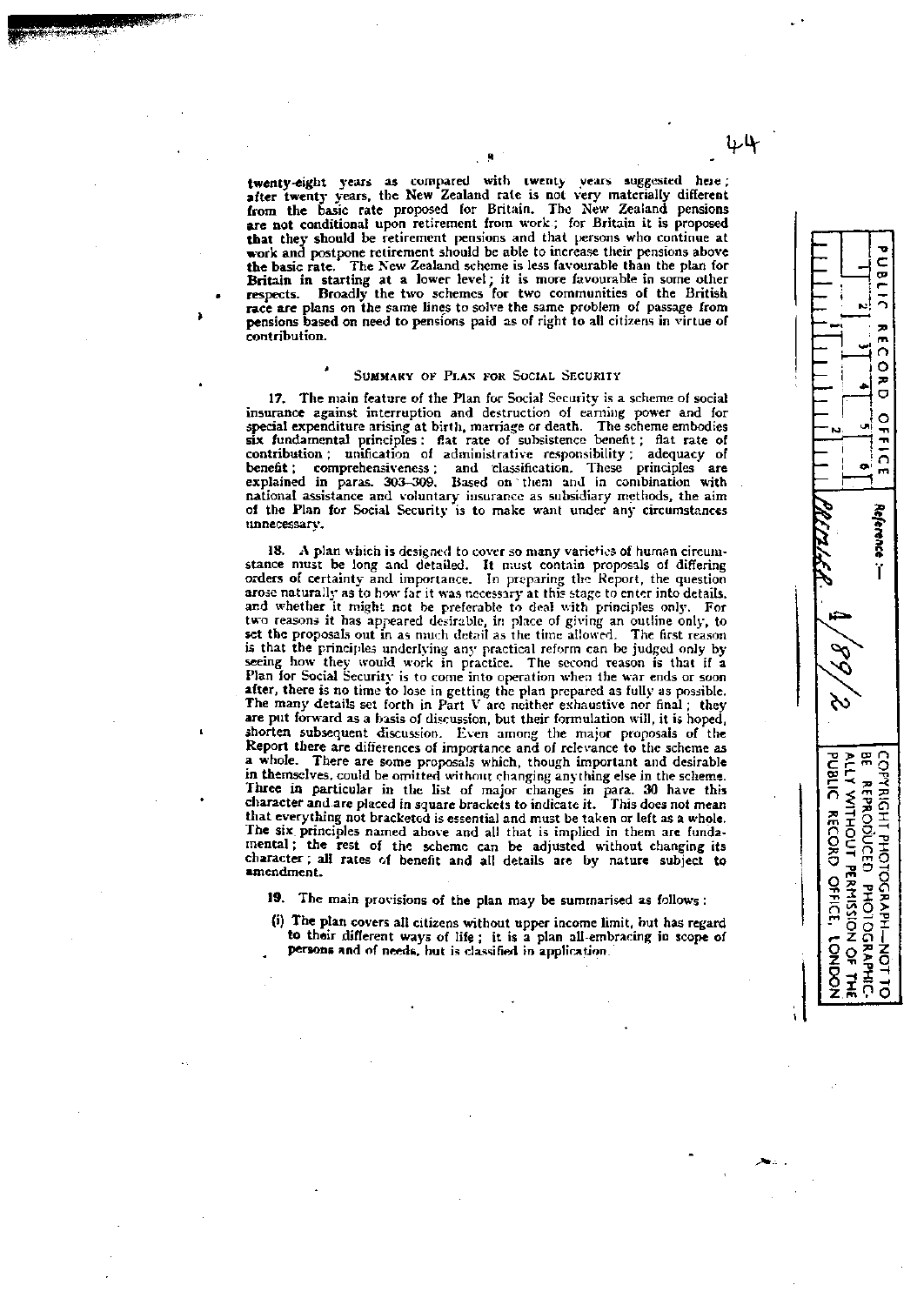(ii) In relation to social security the population falls into four main classes of working age and two others below and above working age respectively, as follows:

10

- I. Employees, that is, persons whose normal occupation is employment under contract of service.
- II. Others gainfully occupied, including employers, traders and independent workers of all kinds.

റ о z, Ф Ō 굮 ā ö m

Reference

ï

ALLY WITHOUT PERMISSION OF

부

COPYRIGHT PHOTOGRAPH-NOT REPRODUCED PHOTOGRAPHIC

PUBLIC RECORD OFFICE, LONDON

æ

- III. Housewives, that is married women of working age.
- IV. Others of working age not gainfully occupied.
- V. Below working age.
- VI. Retired above working age.
- (iii> The sixth of these classes will receive retirement pensions and the fifth will be covered by children's allowances, which will be paid from the National Exchequer in respect of all children when the responsible parent is in receipt of insurance benefit or pension, and in gespect of all children except one in other cases. The four other classes will beinsured for security appropriate to their circumstances. All classes will be covered for comprehensive medical treatment and rehabilitation and for funeral expenses.
- (iv) Every person in Class I, II or IV will pay a single security contribution by a stamp on a single insurance document each week or combination of weeks. In Class I the employer also will contribute, affixing the insurance stamp and deducting the employee's share from wages or salary. The contribution will differ from one class to another, according to the benefits provided, and will be higher for men than for women, so as to secure benefits for Class III.
- (v) Subject to simple contribution conditions, every person in Class 1 will receive benefit for unemployment and disability, pension on retirement, medical treatment and funeral expenses. Persons in Class II will receive all these except unemployment benefit and disability benefit during the first 13 weeks of disability. Persons in Class IV will receive all these except unemployment and disability benefit. As a substitute for unemployment benefit, training benefit will be available to persons in all classes other than Class I, to assist them to find new livelihoods if their present ones fail. Maternity grant, provision for widowhood and separation and qualification for retirement pensions will be secured to all persons in Class III by virtue of their husbands' contributions ; in addition to maternity grant, housewives who take paid work will receive maternity benefit for thirteen weeks to enable them to give up working before and after childbirth.
- (vi) Unemployment benefit, disability benefit, basic retirement pension after a transition period, and training benefit will be at the same rate, irrespective of previous earnings. This rate will provide by itself the income necessary for subsistence in all normal cases. There will be a joint rate for a man and wife who is not gainfully occupied. Where there is no wife or she is gainfully occupied, there will be a lower single rate ; where there is no wife but a dependant above the age for children's allowance, there will be a dependant allowance. Maternity benefit for housewives who work also for gain will be at a higher rate than the single rate in unemployment or disability, while their unemployment and disability benefit will be at a lower rate ; there are special rates also for widowhood as described below. With these exceptions all rates of benefit will be the same for men and for women. Disability due to industrial accident or disease will be treated like all other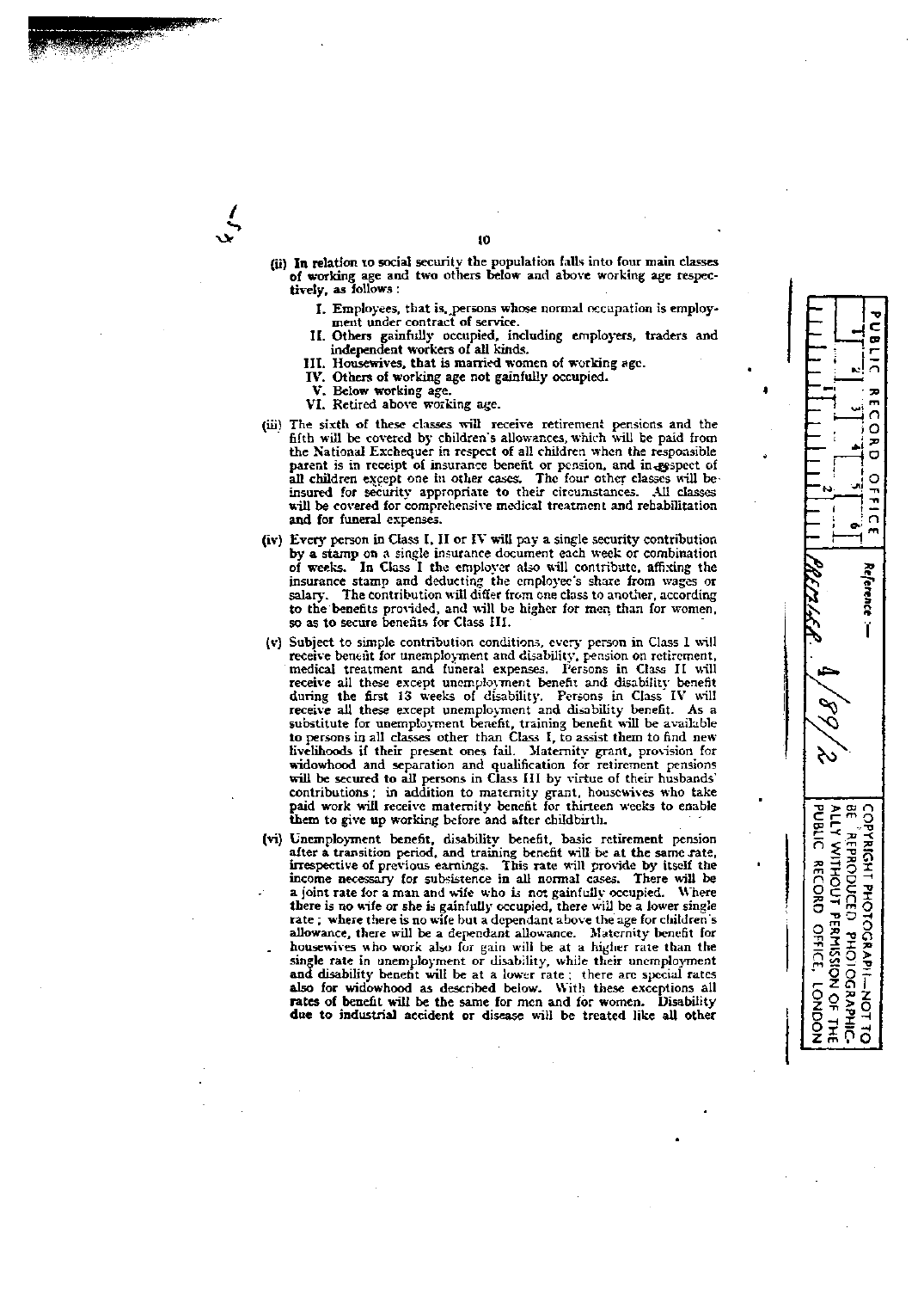**disability for the first thirteen weeks ; if disability continues thereafter, disability benefit at a flat rate will be replaced by an industrial pension related to the earnings of the individual subject to a minimum and a maximum.**

œ

О o o J. 곢  $\Omega$ ÷ m

Reference

COPYRIGHT

PHOTOGRAPH-NOT

**REPRODUCED** 

PHOTOGRAPHIC

ALLY WITHOUT PERMISSION OF

 $\vec{r}$ 

PUBLIC RECORD

OFFICE, LONDON

- **(vii) Unemployment benefit will continue at the same rate without means test so long as unemployment lasts, but will normally be subject to a condition of attendance at a work or training centre after a certain period. Disability benefit will continue at the same rate without means test, so long as disability lasts or till it is replaced by industrial pension, subject to acceptance of suitable medical treatment or vocational training.**
- **(viii) Pensions (other than industrial) will be paid only on retirement from work. They may be claimed at any time after the minimum age of retirement, that is** *65* **for men and 60 for women. The rate of pension will be increased above the basic rate if retirement is postponed. Contributory pensions as of right will be raised to the full basic rate gradually during a transition period of twenty years, in which adequate pensions according to needs will be paid to all persons requiring them. The position of existing pensioners will be safeguarded.**
- **(ix) While permanent pensions will no longer be granted to widows of working age without dependent children, there will be for all widows a temporary benefit at a higher rate than unemployment or disability benefit, followed by training benefit where necessary. For widows with the care of dependent children there will be guardian benefit, in addition to the children's allowances, adequate for subsistence without other means. The position of existing widows on pension will be safeguarded.**
- **(x) For the limited number of cases of need not covered by social insurance, national assistance subject to a uniform means test will be available.**
- *{x\)* **Medical treatment covering all requirements will be provided for ail citizens by a national health service organised under the health departments and post-medical rehabilitation treatment will be provided for all persons capable of profiting by it.**
- **(xii) A Ministry of Social Security will be established, responsible for social insurance, national assistance and encouragement and supervision of voluntary insurance and will take over, so far as necessary for these purposes, the present work of other Government Departments and of Local Authorities in these fields.**

#### **THE NATURE OF SOCIAL INSURANCE**

**20. Under the scheme of social insurance, which forms the main feature of this plan, every citizen of working age will contribute in his appropriate class according to the security that he needs, or as a married woman will have contributions made by the husband. Each will be covered for all his needs by a single weekly contribution on one insurance document. All the principal cash payments—for unemployment, disability and retirement will continue so long as the need lasts, without means test, and will be paid from a Social Insurance Fund built up by contributions from the insured persons, from their employers, if\*any, and from the State. This is in accord with two views as to the lines on which the problem of income maintenance should be approached.**

**21. The first view is that benefit in return for contributions, rather than free allowances from the State, is what the people of Britain desire. This desire** *is* **shown both by the established popularity of compulsory insurance,**

**It**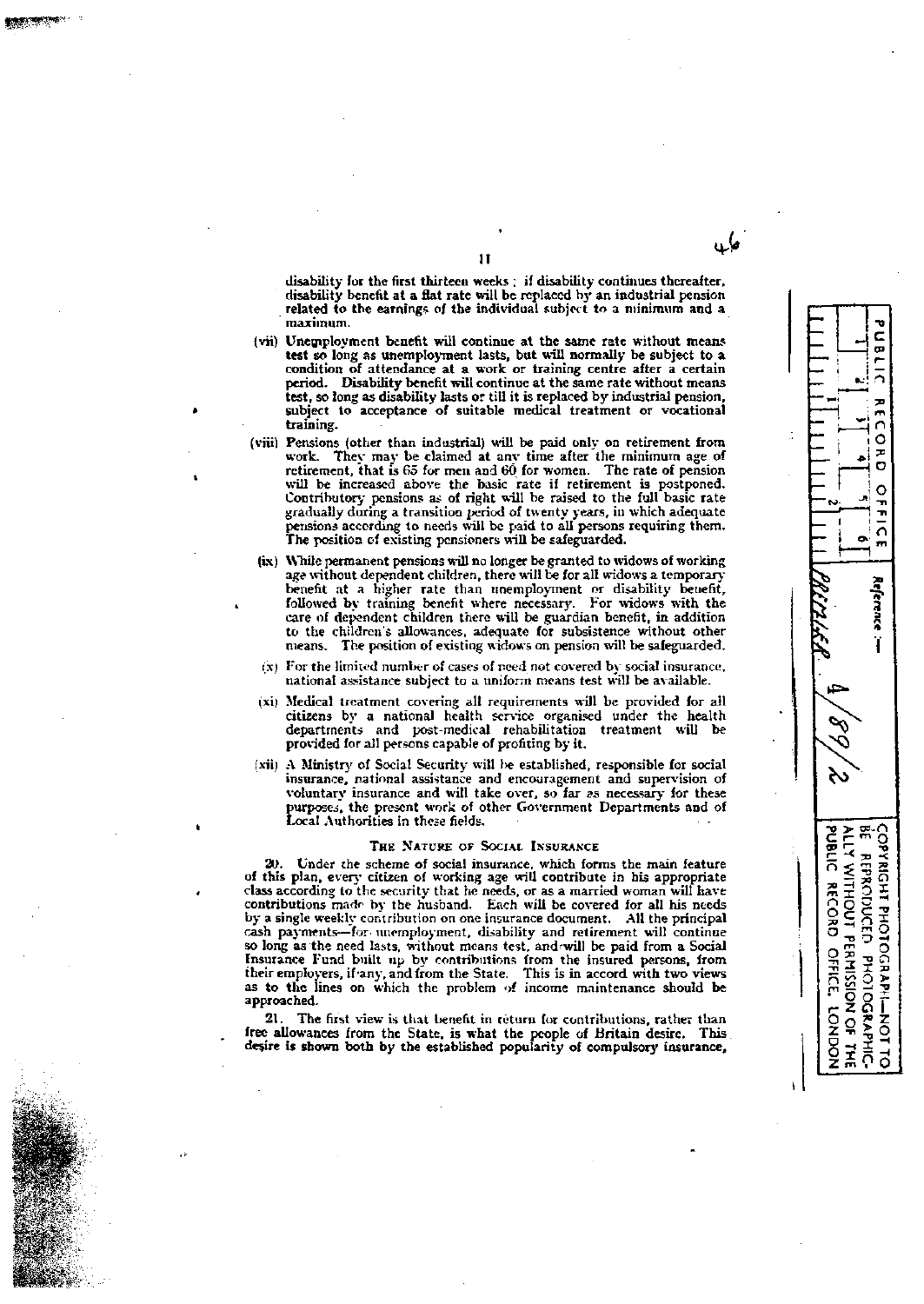and by the phenomenal growth of voluntary insurance against sickness, against death and for endowment, and most recently for hospital treatment. It is shown in another way by the strength of popular objection to any kind of means test. This objection springs not so much from a desire to get everything for nothing, as.from resentment at a provision which appears to penalise what people have come to regard as the duty and pleasure of thrift, of putting pennies away for a rainy day. Management of one's income is an of putting pennies away for a rainy day. essential element of a citizen's freedom. Payment of a substantial part of the cost of benefit as a contribution irrespective of the means of the contributor is the firm basis of a claim to benefit irrespective of means.

e<br>C

n  $\frac{0}{x}$ Ô  $\circ$ ÷<br>T O ò. m

Reference

ï

**PUBLIC** 

**RECORD** 

OFFICE,

**SOOD** 

BE REPRODUCED PHOTOGRAPHIC-<br>ALLY WITHOUT PERMISSION OF THE **COPYRIGHT PHOTOGRAPH-NOT** 

 $\vec{c}$ 

The second view is that whatever money is required for provision of insurance benefits, so long as they are needed, should come from a Fund to which the recipients have contributed and to which they may be required to make larger contributions if the Fund proves inadequate. The plan adopted since 1930 in regard to prolonged unemployment and sometimes suggested for prolonged disability, that the State should take this burden off insurance, in order to keep the contribution down, is wrong in principle. The insured persons should not feel that income for idleness, however caused, can come from a bottomless purse. The Government should not feel that by paying doles it can avoid the major responsibility of seeing that unemployment and disease are reduced to the minimum. The place for direct expenditure and organisation by the State is in maintaining employment of the labour and other productive resources of the country, and in preventing and combating disease, not in patching an incomplete scheme of insurance.

The State cannot be excluded altogether from giving direct assistance to individuals in need, after examination of their means. However comprehensive an insurance scheme, some, through physical infirmity, can never contribute at all and some will fall through the meshes of any insurance. The making of insurance benefit without means test unlimited in duration involves of itself that conditions must be imposed at some stage or another as to how men in receipt of benefit shall use their time, so as to fit themselves or to keep themselves fit for service ; imposition of any condition means that the condition may not be fulfilled and that a case of assistance may arise. Moreover for one of the main purposes of social insurance—provision for old age or retirement—the contributory principle implies contribution for a substantial number of years; in the introduction of adequate contributory pensions there must be a period of transition during which those who have not qualified for pension by contribution but are in need have their needs met by assistance pensions. National assistance is an essential subsidiary method in the whole Plan for Soeial Security, and the work of the Assistance Board shows that assistance subject to means test can be administered with sympathetic justice and discretion taking full account of individual circumstances. But the scope of assistance will be narrowed from the beginning and will diminish throughout the transition period for pensions. The scheme of social insurance is designed of itself when in full operation to guarantee the income needed for subsistence in all normal cases.

The scheme is described as a scheme of insurance, because it preserves the contributory principle. It is described as social insurance to mark important distinctions from voluntary insurance. In the first place, while adjustment of premiums to risks is of the essence of voluntary insurance, since without this individuals would not of their own will insure, this adjustment is not essential in insurance which is made compulsory by the power of the State. In the second place, in providing for actuarial risks such as those of death, old age or sickness, it is necessary in voluntary insurance to fund contributions paid in early life in order to provide for the increasing risks of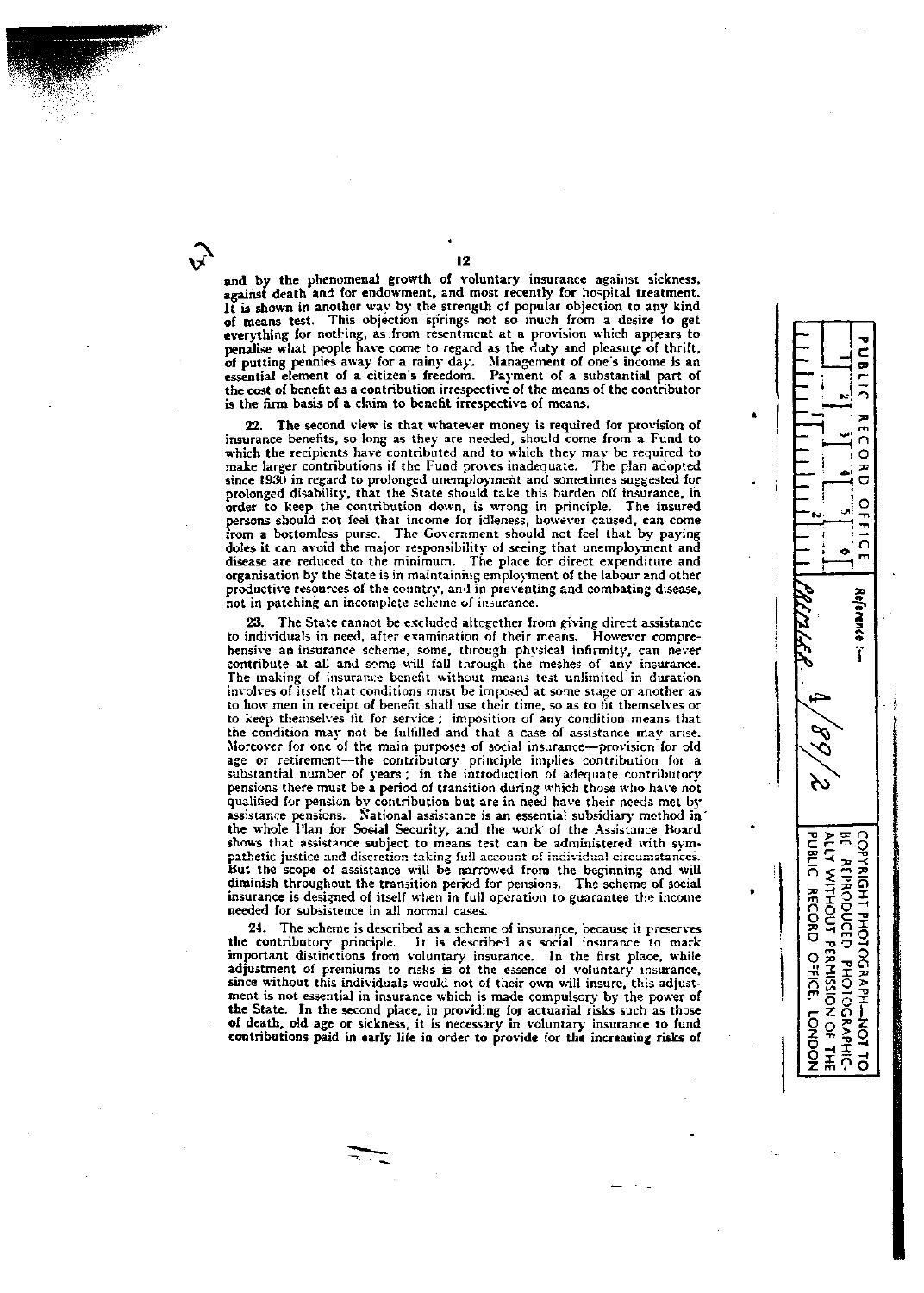later life and to accumulate reserves against individual liabilities. The State **with its power of compelling successive generations of citizens to become insured and its power of taxation is not under the necessity of accumulating reserves for actuarial risks and has not, in fact, adopted this method in the past. The second of these two distinctions is one of financial practice only ; the first raises important questions of policy and equity. Though the State, in conducting compulsory insurance, is not under the necessity of varying the premium according to the risk, it may decide as a matter of policy to do so.**

**25. When State insurance began in Britain, it was felt that compulsory insurance should be like voluntary insurance in adjusting premiums to risks. This was secured in health insurance by the system of Approved Societies. It was intended to be secured in unemployment insurance by variation of contribution rates between industries as soon as accurate valuation became possible, by encouragement of special schemes of insurance by industry, and by return of contributions to individuals who made no claims. In the still earlier institution of workmen's compensation, adjustment of premiums to industrial risks was a necessary consequence of the form in which provision for industrial accidents was made, by placing liability on employers individually and leaving them to insure voluntarily against their liability. In the thirty years since 1912, there has been an unmistakable movement of public opinion away from these original ideas, that is to say, away from the principle of adjusting premiums to risks in compulsory insurance and in favour of pooling risks. This change has been most marked and most complete in regard to unemployment, where, in the general scheme, insurance by industry, in place of covering a large part of the field, has been reduced to historical exceptions ; today the common argument is that the volume of unemployment in an industry is not to any effective extent within its control ; that all industries depend upon one another, and that those which are fortunate in being regular should share the cost of unemployment in those which are less regular. The same tendency of opinion in favour of pooling of social risks has shown itself in the views expressed by the great majority of witnesses to the present Committee in regard to health insurance. In regard to workmen's compensation, the same argument has been put by the Mineworkers' Federation to the Royal Commission on Workmen's Compensation ; as other industries cannot exist without coalmining, they have proposed that employers in all industries should bear equally the cost of industrial accidents and disease, in coalmining as elsewhere.**

**26. There is here an issue of principle and practice on which strong arguments can be advanced on each side by reasonable men. But the general tendency of public opinion seems clear. After trial of a different principle, it has been found to accord best with the sentiments of the British people that in insurance organised by the community by use of compulsory\* powers each individual should stand in on the same terms; .none should claim to pay less because he is healthier or has more regular employment. In accord with that view, the proposals of the Report mark another step forward to the development of State insurance as a new type of human institution, differing both from the former methods of preventing or alleviating distress and from voluntary insurance. The term " social insurance " to describe this institution implies both that it is compulsory and that men stand together with their fe lows. The term implies a pooling of risks except so far as separation of risks serves a social purpose. There may be reasons of social policy for adjusting premiums to risks, in order to give a stimulus for avoidance of danger, as in the case of industrial accident and disease. There is no longer an admitted claim of the individual citizen to share in national insurance and yet to stand outside it. keeping the advantage of hii individual lower risk whether of unemployment or of disease or accident.**

ul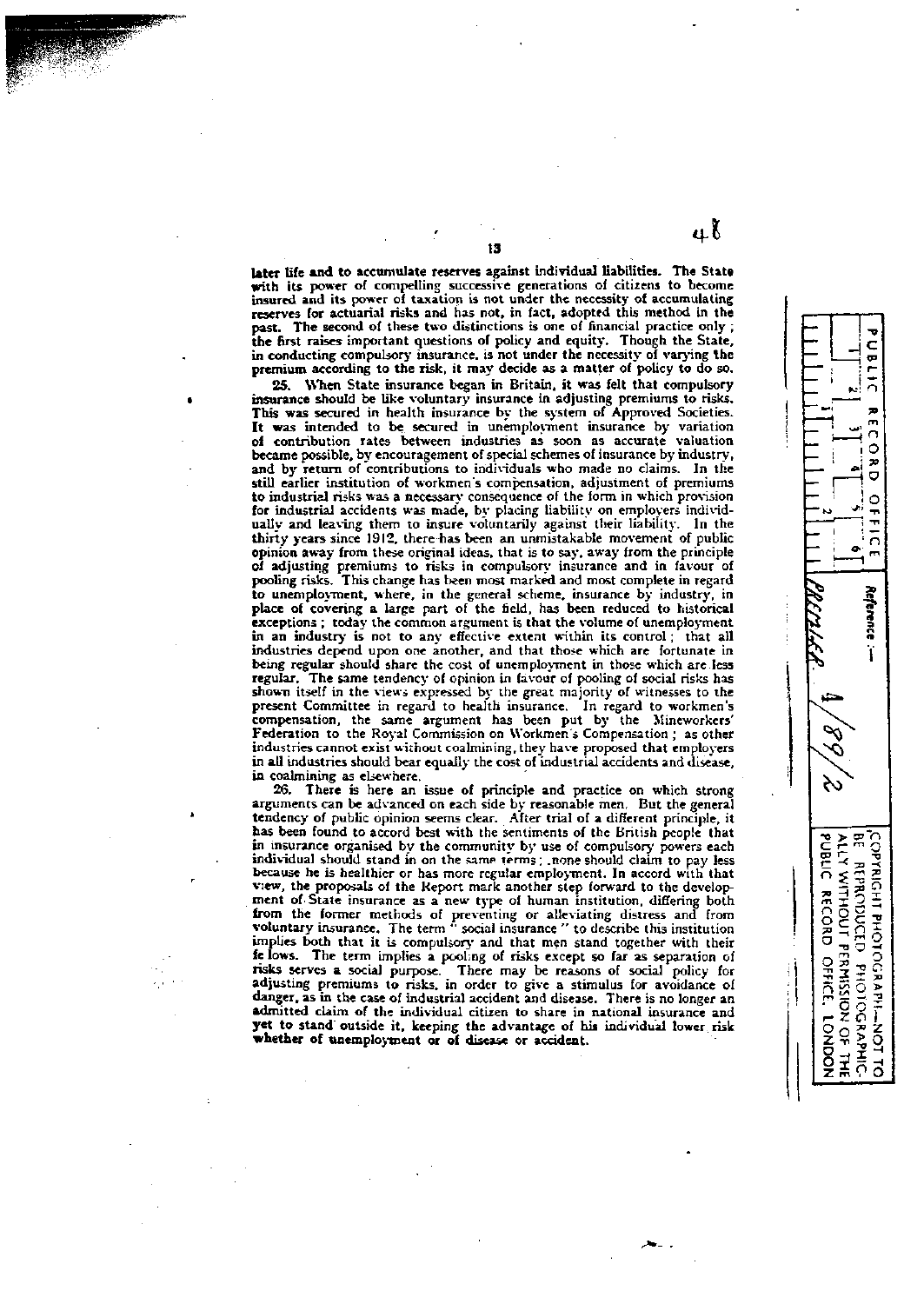#### PROVISIONAL RATES OF BENEFIT AND CONTRIBUTION

27. Social insurance should aim at guaranteeing the minimum income needed for subsistence. What the actual rates of benefit and contribution should be in terms of money cannot be settled now, and that for two reasons. First, it is impossible today to forecast with assurance the level of prices after the war. Second, determination of what is required for reasonable human subsistence is to some extent a matter of judgment; estimates on this point change with time, and generally, in a progressive community, change upwards. The procedure adopted to deal with this problem has been : first, from consideration of subsistence needs, as given by impartial expert authorities, to determine the weekly incomes which would have been sufficient for subsistence in normal cases at prices ruling in 193S ; second, to derive from these the rates appropriate to a cost of living about  $25\%$  above that of 1938. These rates of benefit, pension and grant are set out in para. 405 as provisional post-war rates; by reference to them it is possible to set forth simply what appears to be the most appropriate relation between different benefits and what would be the cost of each benefit and of all benefits together ; it is possible to show benefits in relation to contributions and taxation. But the provisional rates themselves are not essential. If the value of money when the scheme comes into operation differs materially from the assumptions on which the provisional rates are based, the rates could be changed without affecting the scheme in any important particular. If social policy should demand benefits on a higher scale than subsistence, the whole level of benefit and contribution rates could be raised without affecting the structure of the scheme. If social policy or financial stringency should dictate benefits on a lower scale, benefits and contributions could be lowered, though not perhaps so readily or without some adjustments within the scheme.

The most important of the provisional rates is the rate of  $40/-$  a week for a man and wife in unemployment and disability and after the transition period as retirement pension, in addition to allowances for children at an average of 8/- per head per week. These amounts represent a large addition to existing benefits. They will mean that in unemployment and disability a man and wife, if she is not working, with two children, will receive *56, -* a week without means test so long as unemployment or disability lasts, as compared with the  $33-$  in unemployment and the  $15-$  or  $7/6$  in sickness, with additional benefit in some Approved Societies, which they were getting before the war. For married women gainfully occupied, there will be a maternity benefit at the rate of 36/- a week for 13 weeks, in addition to the maternity grant of £4 available for all married women. Other rates, as for widowhood and for industrial disability, show similar increases, as set out in detail in para. 284, in dealing with the Social Security Budget. There will be new benefits for funerals, marriage and other needs, as well as comprehensive medical treatment, both domiciliary and institutional, for all citizens and their dependants which, subject to further enquiry suggested in para. 437, will be without a charge on treatment at any point. At these provisional rates, the total Security Budget, including children's allowances and free health and rehabilitation services, is estimated to amount to £697,000,000 in 1945 as the first year of the plan, and £S5S,000,000 twenty years after, in 1965. The extent to which these sums represent new expenditure which is not now being incurred and the division of the total cost between insured persons, their employers and the Exchequer are discussed in Part IV of the Report and provisional rates of contribution are suggested in para. 403. The most important of these is the contribution of  $4/3$  a week by an adult man in employment and 3/3 a week from his employer. At this rate, with corresponding rates for other classes, the contribution of insured employees in

化扩张器 医眼眼神经炎病化学

**x 14**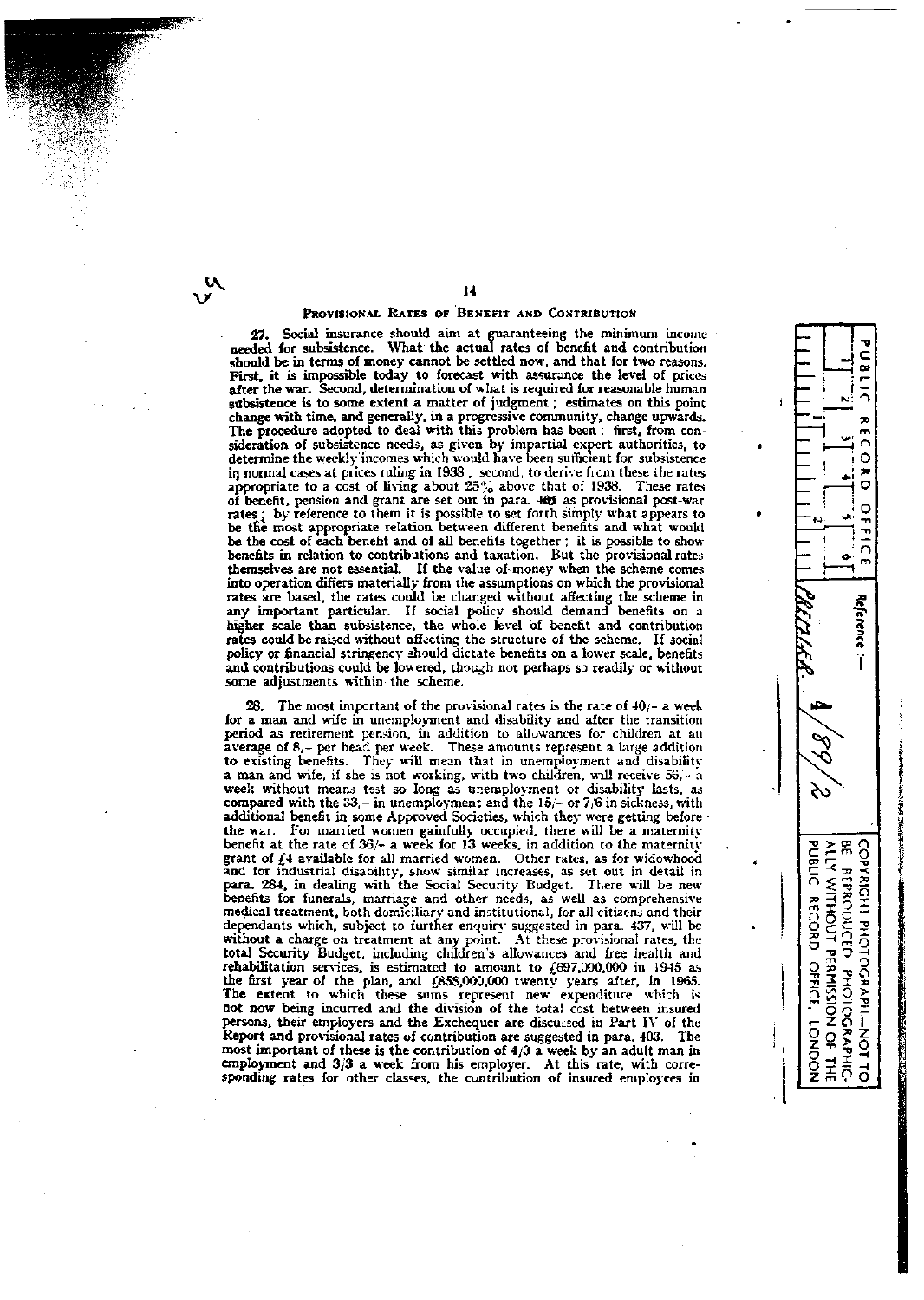**Class I for cash benefits, when the plan, including contributory pensions, is in full operation, is estimated to amount to about 25 per cent, of the cost of their cash benefits exclusive of allowances for children ; the balance will be provided by the employers' contributions and by taxation based on capacity to pav. At the outset, the contributions of insured persons will represent a larger proportion of the total cost; the net addition to the burden on the National Exchequer in the first year, as compared with expenditure under the existing arrangements, will be about £S6,000,000.**

**15**

**29. The attempt to fix rates of insurance benefit and pension on a scientific basis with regard to subsistence needs has brought to notice a serious difficulty in doing so in the conditions of modern Britain. This is the problem of rent discussed in paras. 197-216. In this as in other respects, the framing of a satisfactory scheme of social security depends on the solution of other problems of economic and social organisation. But subject to unavoidable difficulties in giving a numerical value to the conception of a subsistence minimum, the scheme of social insurance outlined in this Report provides insurance benefit adequate to all normal needs, in duration and in amount. It is at the same time a scheme from which the anomalies and overlapping, the multiplicity of agencies and the needless administrative cost which mark the British Social Services today, have been removed and have been replaced by co-ordination, simplicity and economy.**

#### **UNIFIED SOCIAL SECURITY AND THE CHANGES INVOLVED**

**30. The advantages of unified social security are great and unquestionable. They can be obtained only at the cost of changes in the present administrative machinery whose necessity needs to be proved and can be proved case by case. The principal changes from present practice that are involved in\* the plan are set out below. The reasons for each of these changes are given in Part II ; in one or two cases they are set out there only briefly, in anticipation of fuller discussion.**

- **1. Unification of social insurance in respect of contributions, that is to say. enabling each insured person to obtain all benefits by a single weekly contribution on a single document (paras. 41-43).**
- **2. Unification of social insurance and assistance in respect of administration in a Ministry of Social Security with local Security Offices within reach of all insured persons (paras. 44-47).**
- **3 . Supersession of the present system of Approved Societies giving unequal benefits for equal compulsory' contributions [combined with retention of Friendly Societies and Trade Unions giving sickness benefit as responsible agents for the administration of State benefit as well as voluntary benefit for their members] (paras. 48-76).**
- **4. Supersession of the present scheme of workmen's compensation and inclusion of provision for industrial accident or disease within the unified social insurance scheme, subject to** *(a)* **a special method of meeting the cost of this provision, and (6) special pensions for prolonged disability and grants to dependants in cases of death due to such causes (paras. 77-105).**
- **5. Separation of medical treatment from the administration of cash benefits and the setting up of a comprehensive medical service for every citizen, covering all treatment and every form of disability under the supervision of the Health Departments (para. 106).**
- **6. Recognition of housewives as a distinct insurance class of occupied persons with benefits adjusted to their special needs, including** *(a) in* **all cases [marriage grant], maternity grant, widowhood and separation**

**mmm —**

**—— —-**

**}——**

**w <**

**c CP r-**

**TO m n O o o -n i FIC E 1**

z.

ò

**— —**

ó

**"??\* 3 r\ a**

**— -—**

**—**

**<**

**^**

**c**

**> CP**

**n O -o**

ă

**79 a** • ^ \*

**-u O—4 o TO "73**

**Xz**

**o**

**Z^ 7 o ^ -73 —< £<sup>O</sup> ? "° t£ O**

**TO m n**

**o**

**RLLY WITHOUT PERMISSION OF** 

**o o z <n o ^° ^ %**

**m r-**

**Z**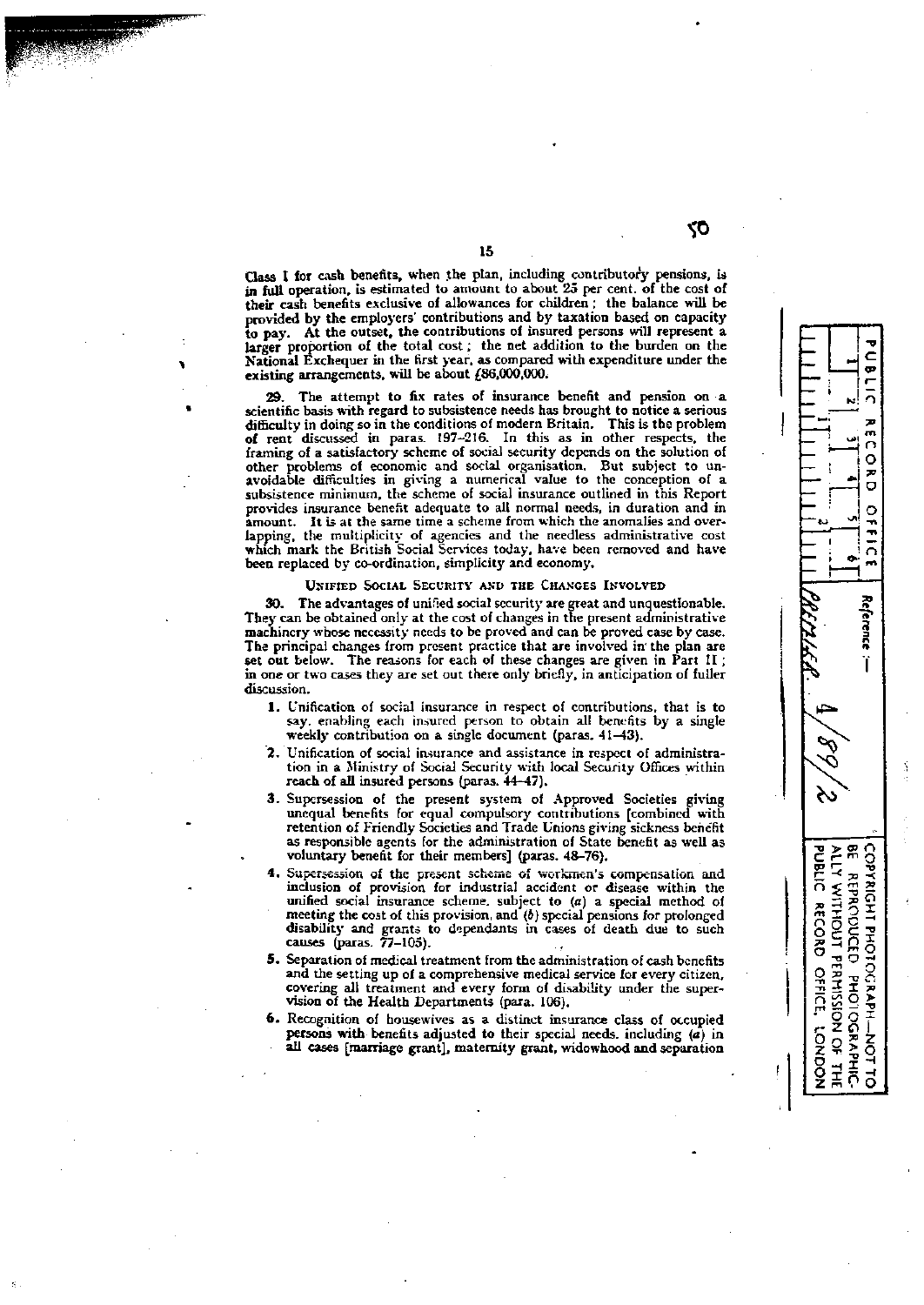**provisions and retirement pensions ;** *[b)* **if not gainfully occupied, benefit during husband's unemployment or disability ;** *(c)* **if gainfully occupied, special maternity benefit in addition to grant, and lower unemployment and disability benefits, accompanied by abolition of the Anomalies Regulations for Married Women (paras. 107-117).**

**16**

- **Extension of insurance against prolonged disability to all persons gainfully occupied and of insurance for retirement pensions to all persons of working age, whether gainfully occupied or not (paras. 118— 121)..**
- **8. Provision of training benefit to facilitate change to new occupations of all persons who lose their former livelihood, whether paid or unpaid (para. 122).**

Ó Ò Ō

Ò ó

Keference

ï

옦

**REPRODUCED** 

PHOTOGRAPHIC-

PUBLIC

RECORD OFFICE, LONDON

ALLY WITHOUT PERMISSION OF

 $\vec{x}$ 

**COPYRIGHT PHOTOGRAPH-NOT** 

อี

- **9. Assimilation of benefit and pension rates for unemployment, disability other than prolonged disability due to industrial accident or disease, and retirement (para. 123).**
- **10. Assimilation of benefit conditions for unemployment and disability, including disability due to industrial accident or disease, in respect of waiting time (paras. 124-126).**
- **11. Assimilation of contribution conditions for unemployment and disability benefit, except where disability is due to industrial accident or disease, and revision of contribution conditions for pension (paras. 127-128).**
- **12. Making of unemployment benefit at full rate indefinite in duration, subject to requirement of attendance at a work or training centre after a limited period of unemployment (paras. 129-132).**
- **13. Making of disability benefit at full rate indefinite in duration, subject to imposition of special behaviour conditions (paras. 129-132).**
- **14. Making of pensions, other than industrial, conditional on retirement from work and rising in value with each year of continued contribution after the minimum age of retirement, that** *is* **to say, after** *65* **for men and 60 for women (paras. 133-136).**
- **15. Amalgamation of the special schemes of unemployment insurance, for agriculture, banking and finance and insurance, with the general scheme of social insurance (paras. 137-14S).**
- **16. Abolition of the exceptions from insurance**

**\**

- *(a)* **of persons in particular occupations, such as the civil service, local government service, police, nursing, railways, and other pensionable employments, and, in respect of unemployment insurance, private**
	- **indoor domestic service ;** *{b)* **of persons remunerated above £420 a year in non-manual occupations (paras. 149-152).**
- **17. Replacement of unconditional inadequate widows pensions by provision suited to the varied needs of widows, including temporary widows' benefit at a special rate in all cases, training benefit when required and guardian benefit so long as there are dependent children (paras. 153-156).**
- **18. Inclusion of universal funeral grant in compulsory insurance (paras. 157- 160).**
- **19. Transfer to the Ministry of Social Security of the remaining functions of Local Authorities in respect of public assistance, other than treatment and services of an institutional character (paras. 161-165).**
- **20. Transfer to the Ministry of Social Security of responsibility for the maintenance of blind persons and the framing of a new scheme for maintenance and welfare by co-operation between the Ministry, Local Authorities and voluntary agencies (paras. 166-170).**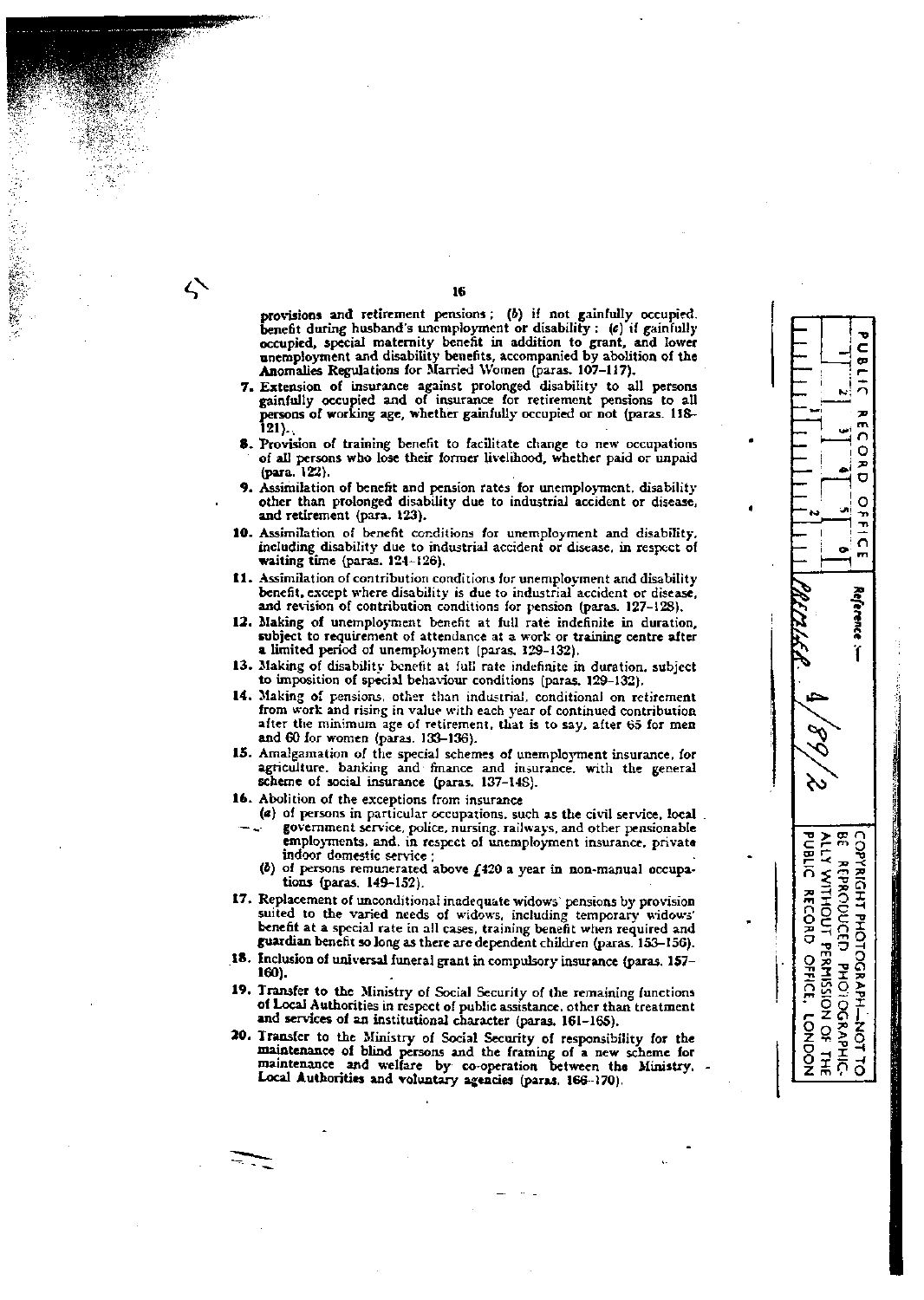21. Transfer to the Ministry of Social Security of the functions of the Assistance Board, of the work of the Customs and Excise Department in respect of non-contributory pensions, and probably of the employment service of the Ministry of Labour and National Service, in addition to unemployment insurance, and the work of other departments in connection with the administration of cash benefits of all kinds, including workmen's compensation (paras. 171-175).

**C**

O O æ Ō  $\circ$ ۳T<br>س  $\overline{\circ}$ o m

Reference

52

*-73* **CO n TO -i m X** **m Q** *73* **-< rn 73 ?o**

**CED PHC**<br>**CED PHC** 

**52 2\$ o I 5 z**

<u>គឺ∃</u><br>————————————————————

**• o r- Z is Z m**

- 22. Substitution for the Unemployment Insurance Statutory Committee of a Social Insurance Statutory Committee with similar but extended powers (paras. 176-1S0).
- [23. Conversion of the business of industrial assurance into a public service under an Industrial Assurance Board.] (paras. 181-192).

31. This considerable list of changes does not mean that, in the proposals of the Report, either the experience or the achievements of the past are forgotten. What is proposed todav for unified social security springs out of what has been accomplished in building up security piece by piece. It retains the contributory principle of sharing the cost of security between three parties —the insured person himself, his employer, if he has an employer, and the State. It retains and extends the principle that compulsory insurance should provide a flat rate of benefit, irrespective of earnings, in return for a flat contribution from all. It retains as the best method of contribution the system of insurance documents and insurance stamps. It builds upon the experience gained in the administration of unemployment insurance and later of unemployment assistance, of a national administration which is not centralised at Whitehall but is carried out through responsible regional and local officers, acting at all points in close co-operation with representatives of the communities which they serve. It provides for retaining on a new basis the association of Friendly Societies with national health insurance. It provides for retaining within the general framework of a unified scheme some of the special features of workmen's compensation and for converting the associations for mutual indemnity in the industries chiefly concerned into new organs of industrial co-operation and self-government: While completing the transfer from local to national government of assistance by cash payments, it retains a vital place for Local Authorities in the provision of institutions and in the organisation and maintenance of services connected with social welfare. The scheme proposed here is in some ways a revolution, but in more important ways it is a natural development from the past. It is a British revolution.

32. The Plan for Social Security is put forward as something that could be in operation in the immediate aftermath of the war. In the Memorandum by the Government Actuary on the financial aspects of *the* plan, which is printed as Appendix A to the Report, it is assumed, for the purpose of relating the estimates of expenditure to the numbers of the population, that the plan will begin to operate on 1st July, 1944, so that the first full year of benefit will be the calendar year 1945. But in view of the legislative and administrative work involved in bringing the plan into force, so early a date as this will be possible only if a decision of principle on the plan is taken in the near future by the Government and *by* Parliament.

#### PROCEDURE OF COMMITTEE

33. Before concluding the Introduction, it is necessary to say something as to the procedure of the Committee. They were appointed in June, 1941, held their first meeting on Sth July, 1941, and gave immediate notice of their terms of reference to the principal organisations concerned with the various insurance schemes and allied services and invited the submicsion of memoranda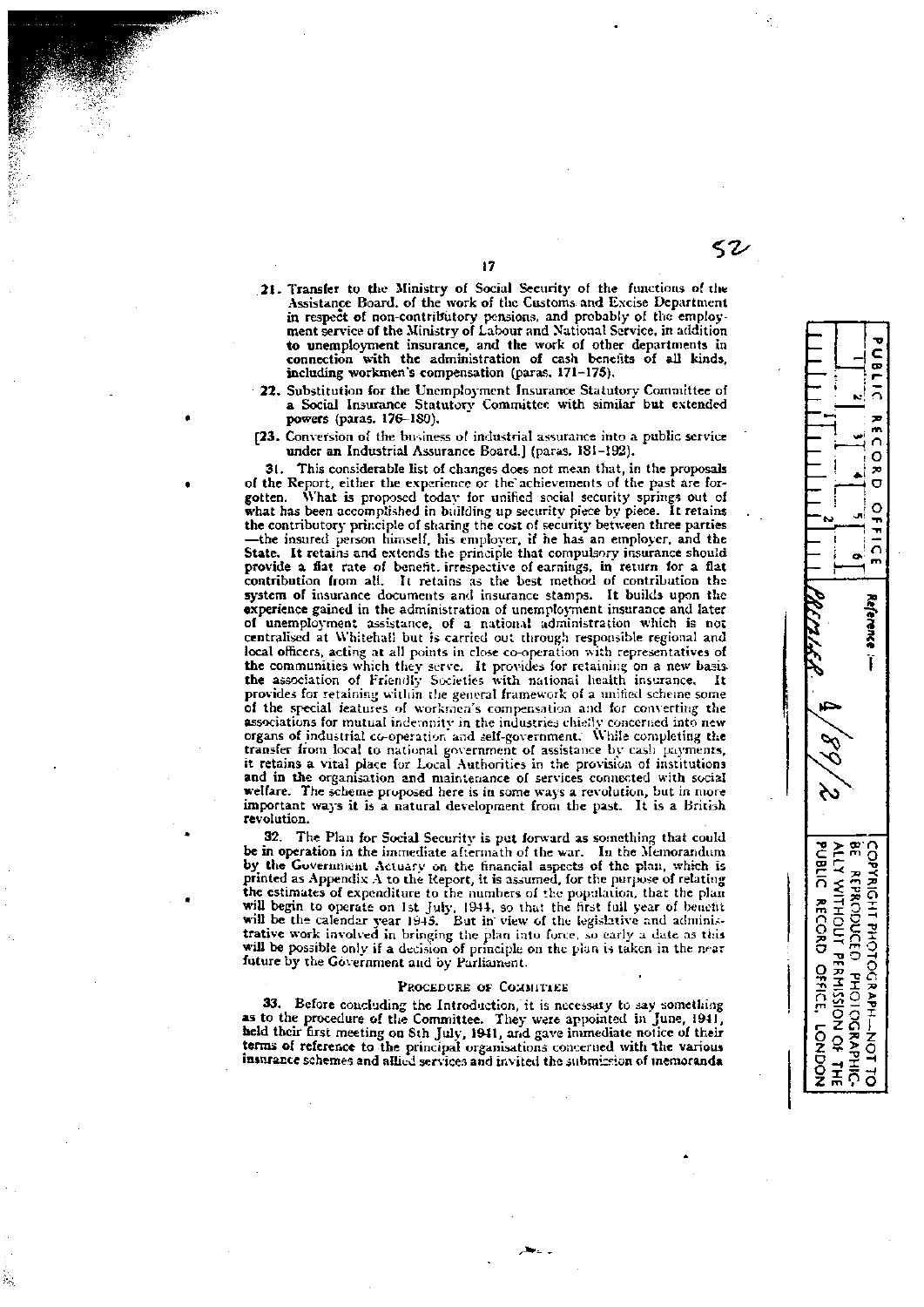of evidence. They gave general notice through the press and in other ways of of evidence. They while organisations outside the Government departments should be preparing their evidence, the Committee asked the departments themselves to furnish detailed memoranda describing each of the insurance schemes and allied services as it stood today and from this constructed the survey to which reference has been made and which is set out in detail in Appendix B. The first of the interested organisations to appear before the Committee gave evidence on 26th November, 1941, and from then till the end of September, 1942, the Committee received memoranda from more than a hundred representative organisations whose names are given in Appendix C. The Minister without Portfolio (Mr. Arthur Greenwood) announced in the House of Commons on the 27th January, 1942, that " it will be within the power of the Committee to consider developments of the national insurance schemes in the way of adding death benefits or dealing with any other risks which are at present not covered  $b\phi$  such schemes." In accord with this announcement, the Committee discussed problems affecting insurance for funeral benefit with the Industrial Life Offices which are concerned with such matters.

**—**

**—**

**—**

**V \* \*** Ml 1 • ' < **c CP r~ O**

**nO R D**

**OFFI C ' m**

**strtnct**

I

**—**

**—**

**1 u \**

ō

**^s**

**V**

**c o** **> CP n r- rr**

 **O 3 -RIGH <**

**1 EPR O**

**1**

**WITHOUT** 

 **c - H^ r °n 5<sup>O</sup>**  $\frac{\pi}{2}$   $\frac{\pi}{2}$ **3 Ci I\* X ?3 ISS** o o f **z 0 1**

**3H1 OIH cOil**

**TO m n o 79**

**0 -n -n n**

**m r" O**

**NOCK j**

34. Those memoranda which appear to be of most general interest are given in Appendix G,\* with any alterations made by their authors after submission: certain other memoranda are summarised briefly. While Appendix B presents a general picture of the insurance schemes and amed services as they stand after forty years of piece-meal growth, Appendix G shows how those schemes and services and their problems are viewed by the persons outside Government departments who are most deeply concerned in their administration or interested in their results. A large number of those who presented written memoranda attended the Committee for oral examina-The minutes of these meetings will not be published as it was desired to make discussion on these occasions as informal and as informative as possible. In the case of several organisations whose interest in social insurance was of a general character the Committee have held more than one meeting with their representatives. In addition the Chairman has either individually or with particular members of the Committee directly interested in the particular aspect had many discussions with individuals and representatives of organisations. On two occasions, accompanied by members of the Committee, the Chairman held meetings in Edinburgh to hear oral evidence from Scottish organisations. Altogether the full Committee met on forty-eight occasions.

35. Social security is first and foremost an interest of the individual citizen, of the consumer of social insurance and allied services even more than of the administrator. With a view to obtaining, so far as possible, through persons engaged in forms of public and citizen service making them familiar with the working of the existing schemes, indications of the views, experiences and difficulties of the consumers of insurance, the Nuffield College Social Reconstruction Survey were invited to make an investigation of such matters and collected material for this purpose from many quarters.

36. The main problems of social security are common to all nations. In order to be sure that, in making their survey, the Committee had the benefit of the experience of other nations, so far as it could be made available in the abnormal circumstances of the time, they sought the help of the International Labour Office, which arranged for Dr. Oswald Stein, Head of the Social Insurance Section, and one of his chief assistants, Mr. Maurice Stack, to visit Britain for the purpose of conferring with the Committee. This visit was stimulating and informing in the highest degree. It is appropriate that the Committee should express in warm terms their gratitude for the help thus afforded by the International Labour Office. Some comparisons between the present British schemes, the proposals of this Report and the practice of other nations are given in Appendix F.

•Printed separately.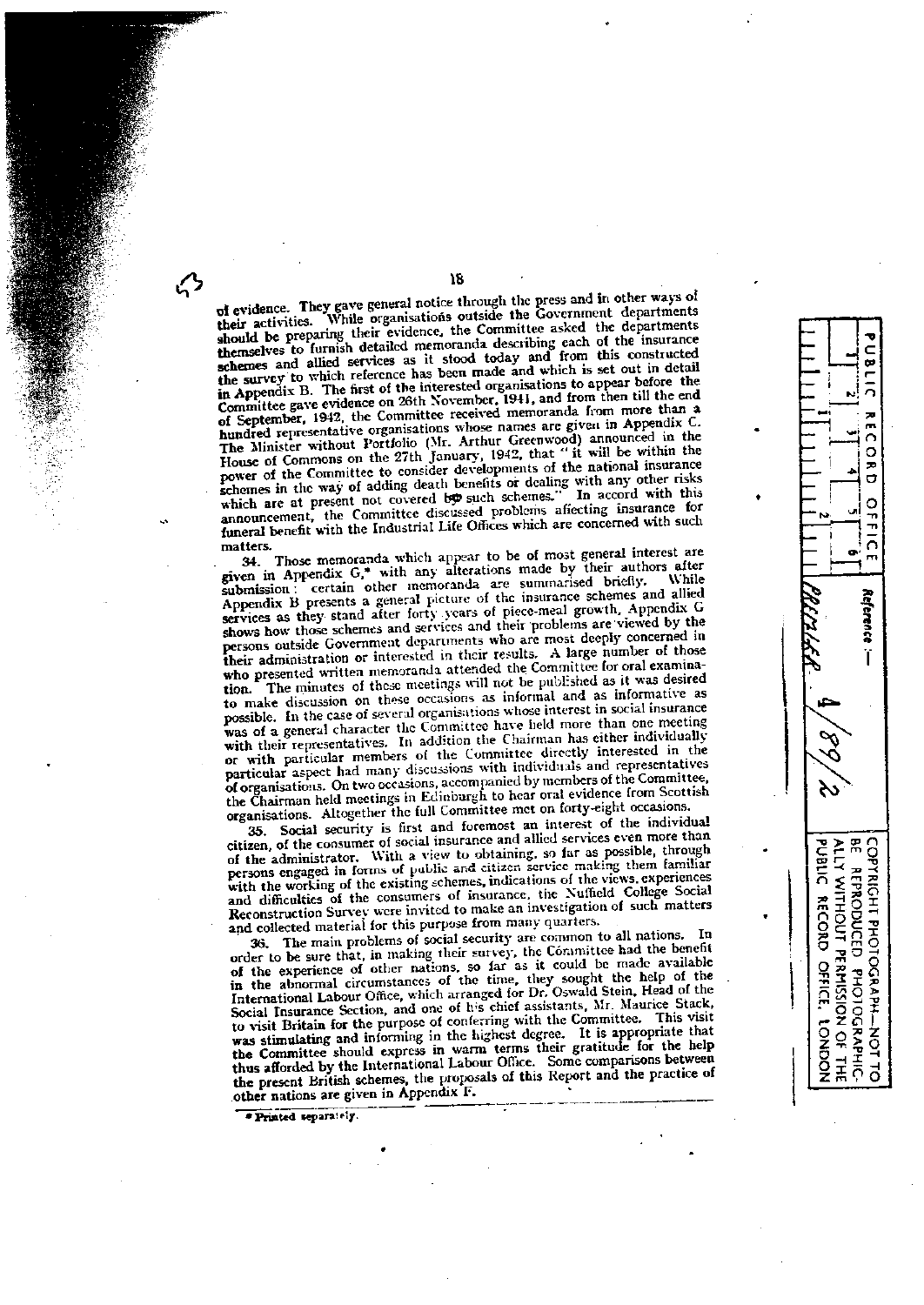37. In regard to physical needs for subsistence, the Committee invited an independen t Sub-Committe e includin g Professor A . L . Bowley , Mr . Seebohm Rowntree, Mr. R. F. George and Dr. H. E. Magee to advise them. The results of this Sub-Committee's work are discussed in paras. 193-232 dealing with Benefit Rates and the Problem of Rent.

19

38. In regard to workmen's compensation, a Royal Commission on this subject, under the Chairmanship of Sir Hector Hetherington was appointed on 22n d December , 1938 , an d betwee n February , 1939 , an d June , 1940 , receive d a good deal of evidence which has been published. Some of the bodies most deeply interested, on the side of the employers, expressed their inability through pre-occupation with urgent war problems to give time to the preparation of evidence, and the Royal Commission suspended its sittings in July, 1940. Workmen's compensation, however, was expressly included in the reference to the Inter-departmental Committee, and it has been the duty of the Committee to deal with this question in their survey. The Report, with its wider reference, approaches the question from a different standpoint from that open to the Royal Commission, but taking into account both the printed evidence before the Commission and further evidence tendered to the Committee. It is recognised that, in this field particularly, there are many technica l problem s for whic h i t woul d b e prematur e no w t o sugges t detaile d final solutions. As to the general lines on which the results of industrial accident and disease should be treated in future, the Report is clear.

39 . There will, it may be hoped, come a season when it is profitable to consider the practical relations of social insurance in Britain and of schemes for the same purpose in the Dominions, in the Colonies and in other countries of the world. On the assumption that once again it will be possible for men t o mov e from on e countr y t o anothe r t o find th e bes t us e for thei r powers , i t will be desirable to consider the making of reciprocal arrangements between the schemes of different countries facilitating transfer from one to the other, that is to say, arrangements enabling men on migration to avoid forfeiting security and allowing them to carry with them some of the rights that they have acquired in their former country. That should, in due course, become a practical problem. It is not possible today to do more then mention the problem to show that it has not been forgotten.

## Signature of Report

40. The Report is made by the Chairman alone. This calls for explanation and can be explained briefly. All the members of the Committee other than the Chairman are civil servants. Many of the matters dealt with in the Report raise questions of policy, on which it would be inappropriate for any civi l servan t t o expres s a n opinio n excep t o n behal f of th e Minister t o whom he is responsible; some of these matters are so important as to call for decision by the Government as a whole. When the nature of the issues that would be raised before the Committee became apparent, the following letters were exchanged between the Minister without Portfolio who had appointed the Committee and the Chairman of the Committee.

第一次の にんじょう

ğ.

**n**

Reference

ï

o.

Ω Ō æ  $\circ$  $\ddot{\circ}$ 

Ċ 5 ⊼

**COPYRIGHT PHOTOGRAPH-NOT TO<br>BE REPRODUCED PHOTOGRAPHIC-<br>ALLY WITHOUT PERMISION OF THE** 

PUBLIC RECORD

OFFICE, LONDON

" My dear Beveridge. 27th January, 1942.<br>
"I have discussed with the Chancellor of the Exchequer the position of the depart-<br>
"I have discussed with the Chancellor of the Exchequer the position of the depart-<br>
mental repr

Yours sincerely, (Signed ) AFTHU R GREKXWOOO. "